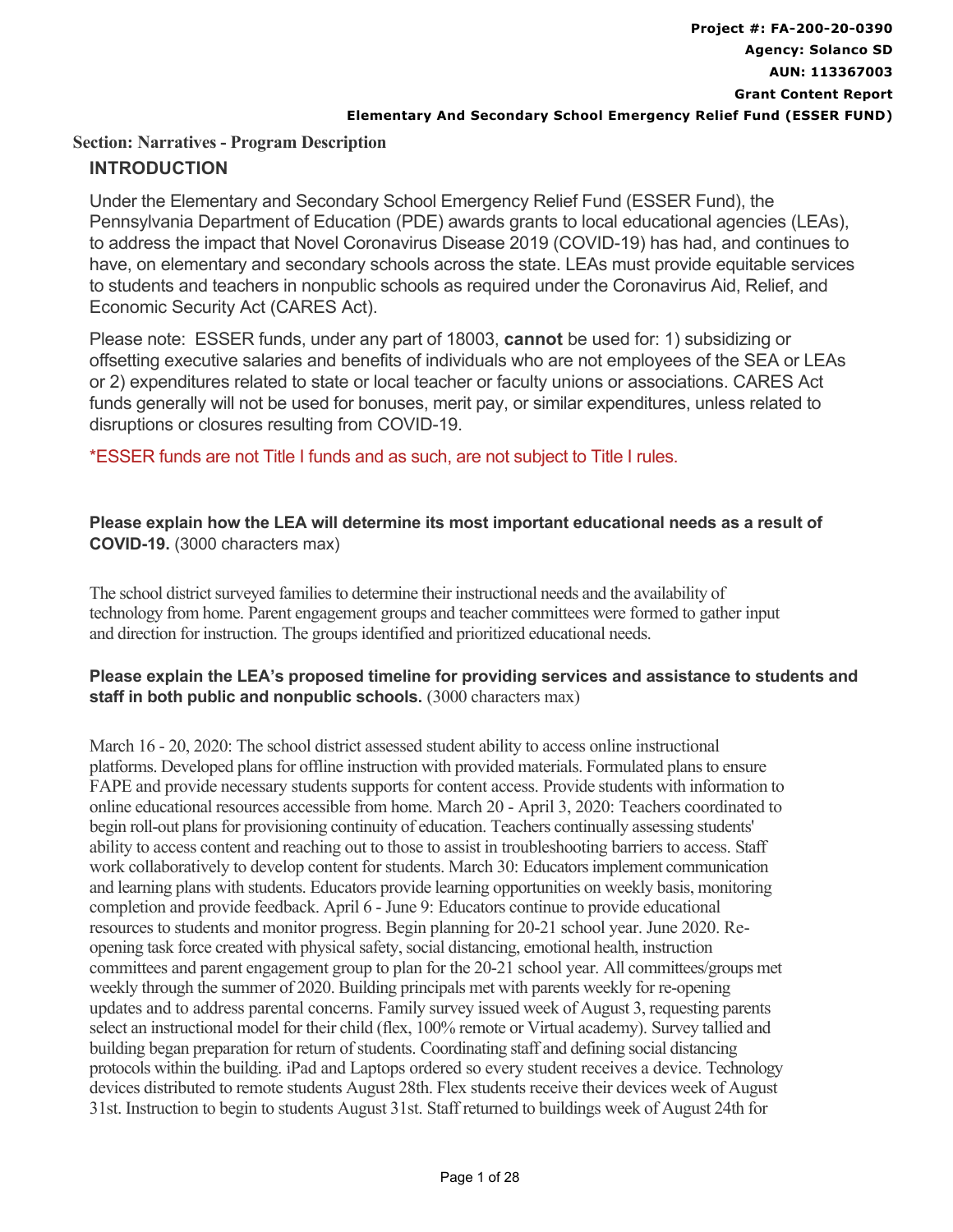professional development and room setup in preparation of students returning August 31st. Additional devices were ordered and will be received during the school year. Older devices will be replaced with newer units throughout 20-21 and 21-22. The spending of the nonpublic school funds will be coordinated with the appropriate schools throughout the two fiscal years.

#### **Please explain the extent to which the LEA intends to use ESSER funds to promote remote learning.** (3000 characters max)

IPads, laptops, cases for the devices, web cameras, document cameras, whiteboards, projectors, Apple TV devices, power strips, monitor adaptors and text enlargement software for vision impaired students, fiber installation, SeeSaw online platform license and Zoom licenses were purchased for students and staff to expand and enhance technology to support remote instruction. Two additional technology technicians will be hired to support and maintain the additional technology. Tuition and technology fees for Virtual Academy courses will be funded.

### **Please describe how the LEA intends to assess and address student learning gaps resulting from the disruption in educational services.** (3000 characters max)

The instructional design and assessment resources including: classroom diagnostic testing, universal screening and classroom benchmark testing will be utilized to assess and address student learning gaps resulting from the disruption in educational services.

#### **Please describe the LEA(s) proposed procedures for evaluating local COVID-19 impacts in relation to education programming and delivery.** (3000 characters max)

Areas of emphasis should include:

- Documenting learning loss associated with extended school closure;
- Outlining the development of local continuity of education plans over the course of emergency response efforts; and
- Detailing supports for vulnerable student populations and families.

Classroom diagnostic testing, universal screening and classroom benchmark testing are tools that will be used to evaluate the impact of educational programming and delivery. Teachers will reach out to students that are not attending classes onsite and assist with the resolution of issues. Guidance counselors, psychologists, behavioral specialists and a social worker are available to evaluate and provide support to students with school, family or personal issues resulting from COVID-19. IEP meetings will be held on an ongoing basis to address student learning disabilities. Title 1 interventionists will work collaboratively with teachers to provide differentiated resources and opportunities for individualized instruction. ELL specialists are available to assist students not familiar with the English language. Librarians are available to provide assistance in accessing resources and assist with learning opportunities. Instructional support staff are available to assist students struggling with educational concepts, technology problems or experiencing difficulty focusing on instruction.

**Please describe the LEA core set of strategies that will be used to guide local investment of CARES funding, associated with short-range (***i.e.***, remainder of the 2019-20 school year) and longrange (2020-21 and 2021-22 school years) timelines.** (3000 characters max)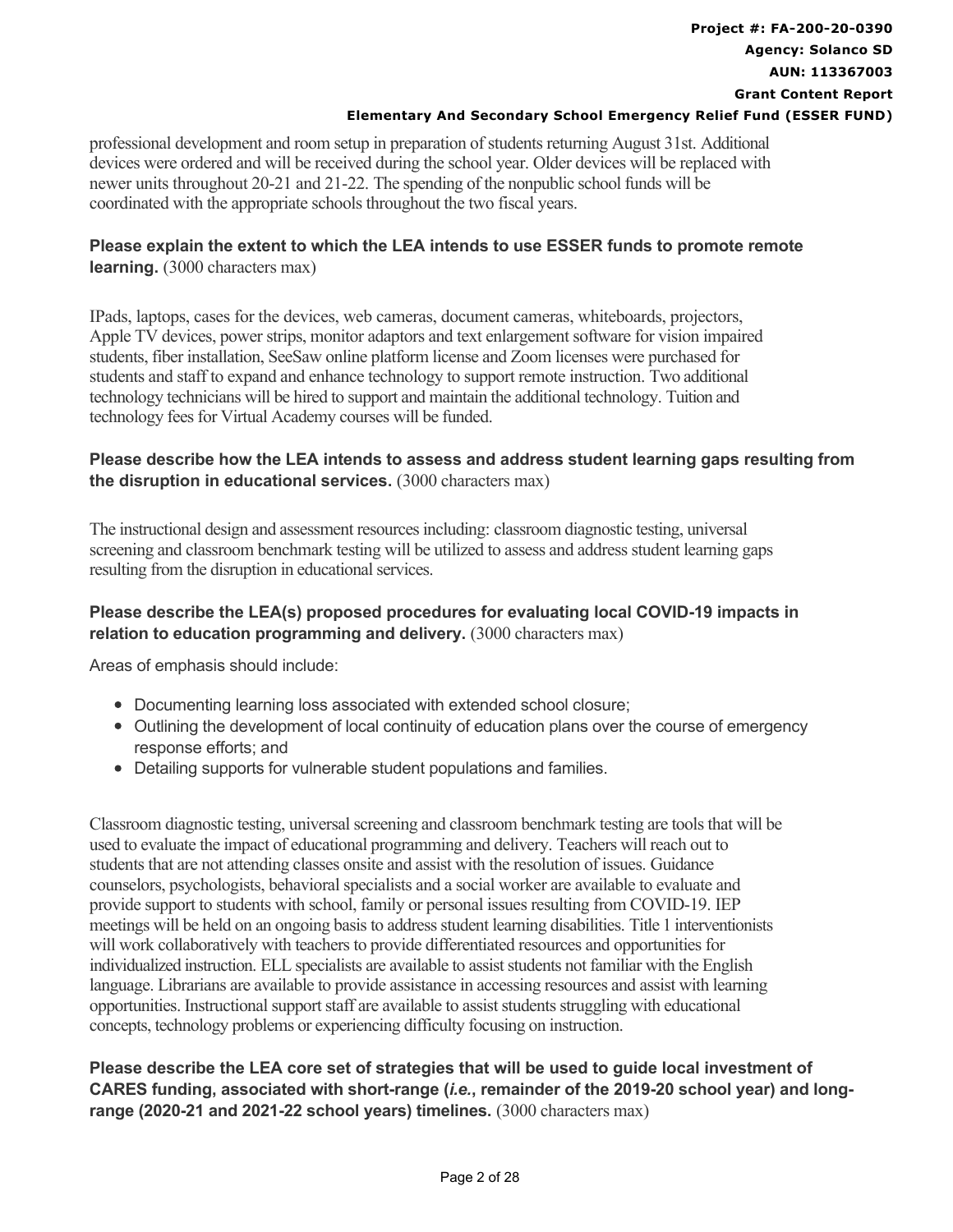These strategies may entail the establishment, scale-up, refinement, or evaluation of remote learning, as well as strategies for school-based teaching and learning responsive to conditions related to the pandemic. LEAs will be asked to outline how limited, one-time CARES funding may support these initiatives and how CARES funding might interact with other federal funding, including enhanced Title IV flexibility, to ensure strategic and sustainable use of one-time funds.

Various committees have been established to identify educational needs. Resources will be applied to these needs to address student learning losses. Several instructional models have been developed to offer families options and flexibility to the school district in response to quarantine possibilities. Families may select 100% remote instruction, flex/hybrid model (part on site/part remote) or a virtual academy. The school district is prepared to respond to hybrid instructional models as needed during 2020-21 and 2021-22. Teachers will receive professional education and technology support for the expanded remote instruction. Disinfectant, sanitizer, masks, shields and other health and safety supplies will be purchased to protect staff and students. The school district's focus is providing education to students in a safe and effective manner.

#### **Please describe specific plans, measures, and longer-term evaluative strategies concerning student learning gaps - as well as opportunity to learn factors - stemming from COVID-19.** (3000 characters max)

The school district will continue to invest in technology so every student has access to an iPad or laptop. The school district's internet service has been strengthened and expanded to support the additional quantity of devices employed for remote instruction. Additional technology technicians will be hired to provide support and maintain the technology. Learning centers have been created for students that reside in areas where internet access is not available or unreliable. Electronic programs and supports are available for vulnerable students (ELL, special needs, etc.). The school district has allocated resources for near-term and long-term use and deployment. District-wide committees and parent groups have been created to identify needs and provide input on resolution of issues and concerns. Community individuals, businesses and agencies have been consulted for partnerships with the school district to obtain resources and services that will assist students with household and personal challenges that interfere with learning. A comprehensive planning committee will review and discuss various components of the school district's educational and student support programs, enrollment trends, barriers to instruction and staffing. The committee will formalize a plan that will guide the school district's activities for the upcoming years.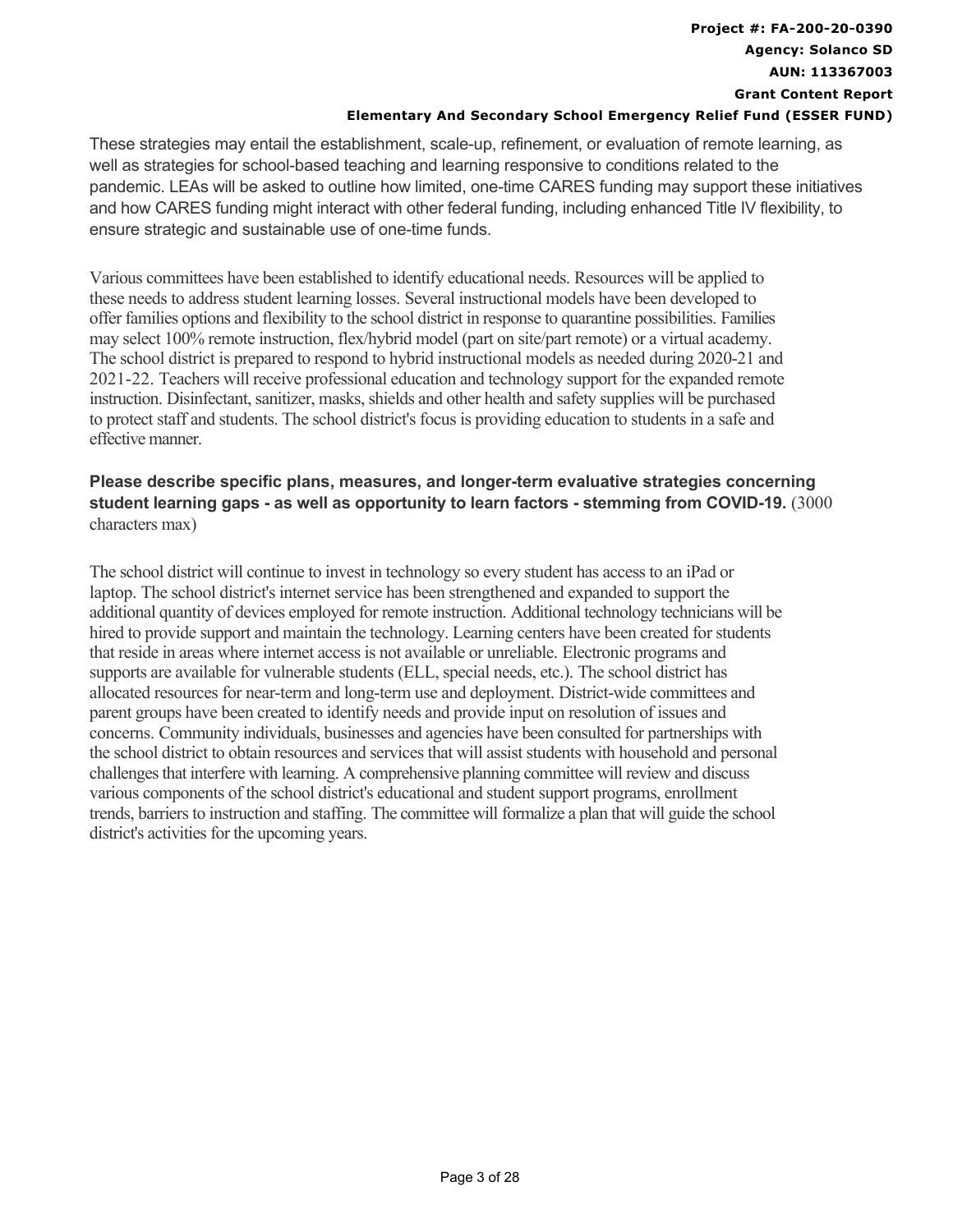**Section: Narratives - Allowable Usage of Funds ALLOWABLE USAGE OF FUNDS**

## **Check the box before each intended acceptable use classification your LEA is applying to use ESSER funds to support.**

For additional information on cleaning and sanitizing your LEA, please visit the following resources:

[CDC - Disinfectant Decision Tool website](https://www.cdc.gov/coronavirus/2019-ncov/community/pdf/ReOpening_America_Cleaning_Disinfection_Decision_Tool.pdf)

[CDC - Cleaning Guide website](https://www.cdc.gov/coronavirus/2019-ncov/community/disinfecting-building-facility.html)

**\***If your LEA is spending in an area authorized by the ESEA of 1965, please select option (1), then specify which sub-program(s) will be included by selecting from options "A - L".

 **(1) Any activity authorized by the ESEA of 1965.**

 **-(a) Title I, Part A (Improving Basic Programs Operated by LEAs; Section 1003 school improvement)** 

 **-(b) Title I, Part C (Education of Migratory Children)**

 **-(c) Title I, Part D (Prevention and Intervention Programs for Children and Youth Who Are Neglected, Delinquent, or At Risk)**

 **-(d) Title II, Part A (Supporting Effective Instruction)**

 **-(e) Title III, Part A (English Language Acquisition, Language Enhancement, and Academic Achievement)**

 **-(f) Title IV, Part A (Student Support and Academic Enrichment Grants)**

- **-(g) Title IV, Part B (21st Century Community Learning Centers)**
- **-(h) Title V, Part B (Rural and Low-Income School Program)**
- **-(i) Subtitle B of title VII of the McKinney Vento Homeless Assistance Act**
- **-(j) The Individuals with Disabilities Education Act (''IDEA'')**
- **-(k) The Adult Education and Family Literacy Act**

 **-(l) The Carl D. Perkins Career and Technical Education Act of 2006 (''the Perkins Act'')**

 **(2) Coordination of preparedness and response efforts of local educational agencies with State, local, Tribal, and territorial public health departments, and other relevant agencies, to improve coordinated responses among such entities to prevent, prepare for, and respond to COVID-19.**

 **(3) Providing principals and others school leaders with the resources necessary to address the needs of their individual schools. See help text for example.**

 **(4) Activities to address the unique needs of low-income children or students, children with disabilities, English learners, racial and ethnic minorities, students experiencing homelessness, and foster care youth, including how outreach and service delivery will meet the needs of each population.**

 **(5) Developing and implementing procedures and systems to improve the preparedness and response efforts of local educational agencies. See help text for example.**

 **(6) Training and professional development for staff of the local educational agency on sanitation and minimizing the spread of infectious diseases. (For helpful tips on cleaning and sanitizing your LEA,**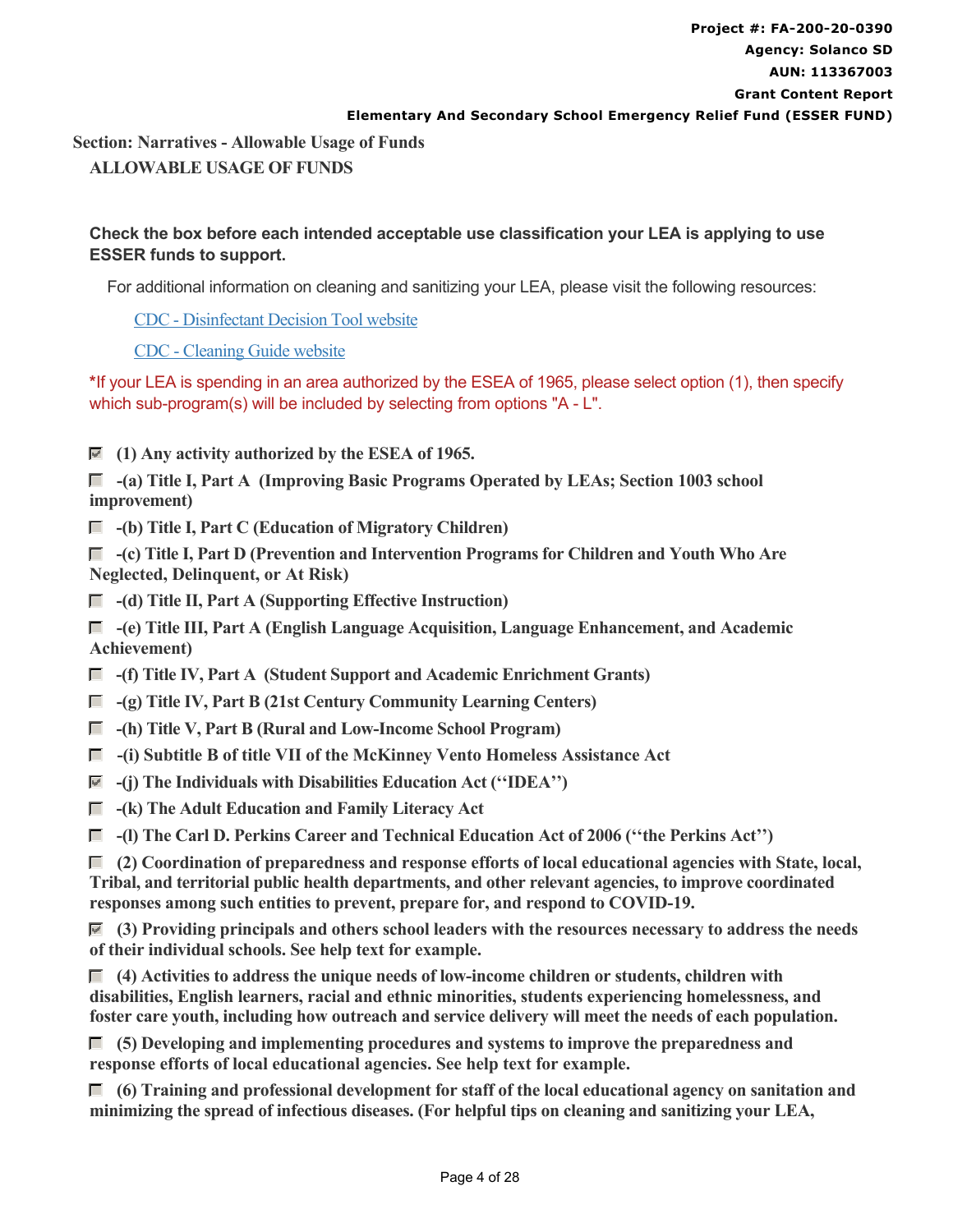**please visit CDC's website, links are provided in the question text above.) \*\*Purchases of Personal**

**Protective Equipment (PPE) are allowable.\*\***

 **(7) Purchasing supplies to sanitize and clean the facilities of a local educational agency, including buildings operated by such agency.**

 **(8) Planning for and coordinating during long-term closures, including how to provide meals to eligible students, how to provide technology for online learning to all students, how to provide guidance for carrying out requirements under the Individuals with Disabilities Education Act (20 U.S.C. 1401 et seq.) and how to ensure other educational services can continue to be provided consistent with all Federal, State, and local requirements.**

 **(9) Purchasing educational technology (including hardware, software, and connectivity) for students who are served by the local educational agency that aids in regular and substantive educational interaction between students and their classroom instructors, including low-income students and students with disabilities, which may include assistive technology or adaptive equipment.**

 **(10) Providing mental health services and supports.**

 **(11) Planning and implementing activities related to summer learning and supplemental afterschool programs, including providing classroom instruction or online learning during the summer months and addressing the needs of low-income students, students with disabilities, English learners, migrant students, students experiencing homelessness, and children in foster care.**

 **(12) Other activities that are necessary to maintain the operation of and continuity of services in local educational agencies and continuing to employ existing staff of the local educational agency.**

**Based on your selections above, please complete the table by identifying categories of usage, and providing a description of how your LEA will utilize the funds. If your selections include option (1) "Any activity authorized by the ESEA of 1965", please include each selected subprogram in your description. (For the description there is a maximum of 1000 characters.)**

| <b>LEA Name</b>         | <b>Allowable Usage of</b><br><b>Funds</b>                                      | <b>Option (1) Subpart</b> | <b>Description (1000 max</b><br>characters)                                                                                                                 |
|-------------------------|--------------------------------------------------------------------------------|---------------------------|-------------------------------------------------------------------------------------------------------------------------------------------------------------|
| Solanco School District | $(1)$ Any activity<br>authorized by the ESEA<br>of $1965$                      | $(i)$ IDEA                | Purchase monitor<br>adapters and enlarged<br>text software for vision<br>impaired students.                                                                 |
| Solanco School District | (3) Providing principals<br>and others school<br>leaders with the<br>resources | N/A                       | Purchase tents and<br>tables to establish<br>exteriors areas for<br>students to eat and<br>complete instructional<br>activites in well ventilated<br>areas. |
|                         |                                                                                |                           | Purchase disinfecting<br>wipes, disinfecting                                                                                                                |

**\***For consortium applications, please include a line for each applicable LEA/Usage combination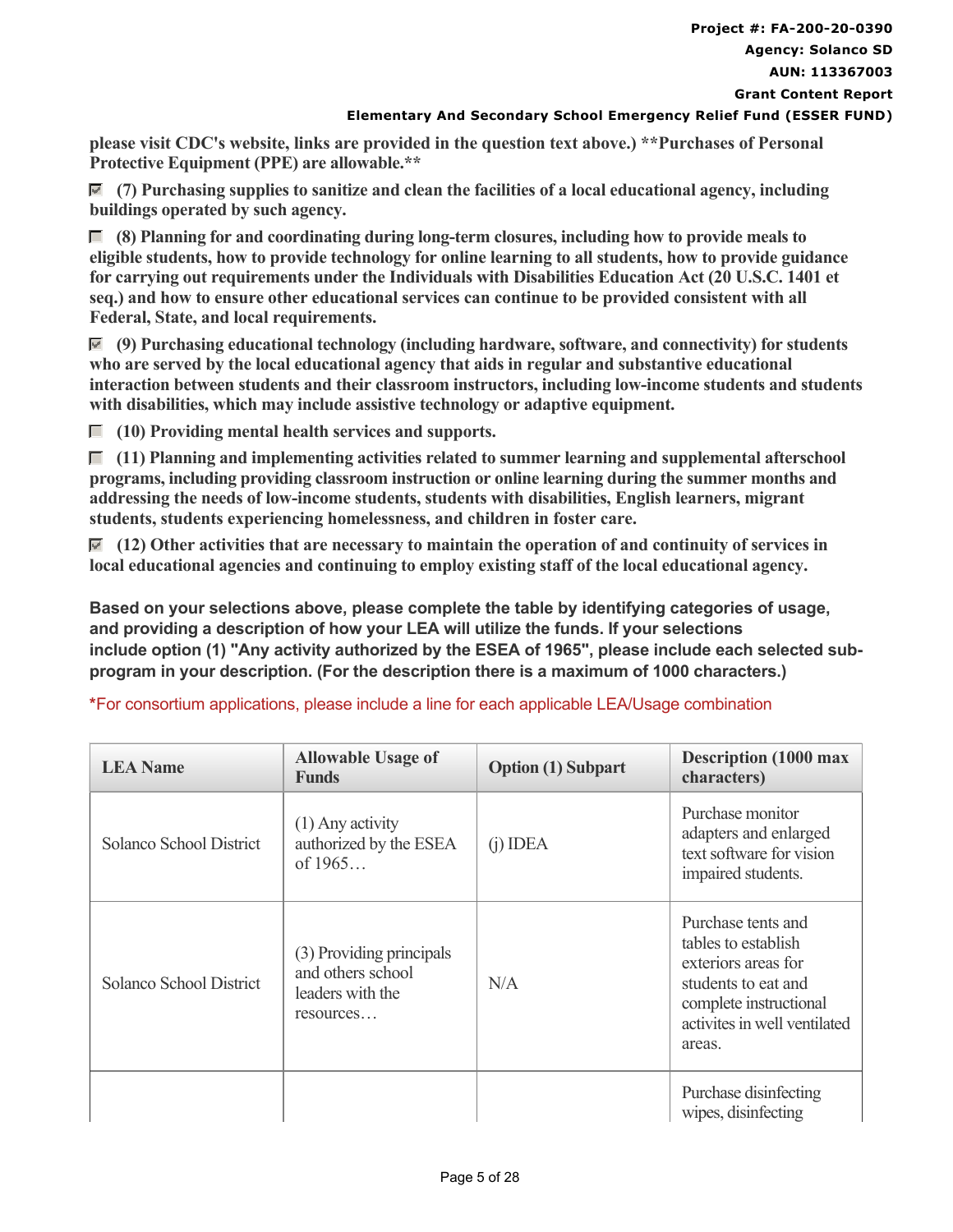**Project #: FA-200-20-0390 Agency: Solanco SD AUN: 113367003 Grant Content Report**

|  | <b>Elementary And Secondary School Emergency Relief Fund (ESSER FUND)</b> |  |
|--|---------------------------------------------------------------------------|--|

| <b>LEA Name</b>         | <b>Allowable Usage of</b><br><b>Funds</b>                 | <b>Option (1) Subpart</b> | <b>Description (1000 max</b><br>characters)                                                                                                                                                                                                                                                                   |
|-------------------------|-----------------------------------------------------------|---------------------------|---------------------------------------------------------------------------------------------------------------------------------------------------------------------------------------------------------------------------------------------------------------------------------------------------------------|
| Solanco School District | (7) Purchasing supplies<br>to sanitize and clean          | N/A                       | solution, sanitizer and<br><b>HVAC</b> filters to maintain<br>clean and healthy<br>facilities and minimize<br>spread of virus.                                                                                                                                                                                |
| Solanco School District | (10) Providing mental<br>health services and<br>supports. | N/A                       | <b>Contract for Behavioral</b><br>Specialist to assist<br>students in managing<br>their stress and<br>emotional insecurities.<br>Purchase social-<br>emotional learning<br>software, standing<br>workstations/stools and<br>pedometers to<br>encourage physical<br>movement in students to<br>relieve stress. |
| Solanco School District | (9) Purchasing<br>educational<br>technology               | N/A                       | Purchase student<br>laptops, cases, ear buds,<br>projectors, web<br>cameras, Apple TV<br>devices, document<br>cameras, whiteboards,<br>Ipads, powerstrips,<br>install fiber and other<br>miscellaneous technology<br>supplies to support<br>remote instruction.                                               |
| Solanco School District | (12) Other activities that<br>are necessary               | N/A                       | Payroll and benefits for<br>two fulltime technology<br>technician to support the<br>additional technology<br>equipment and software.                                                                                                                                                                          |
| Solanco School District | (1) Any activity<br>authorized by the ESEA<br>of 1965     | $(i)$ IDEA                | Payroll, benefits and<br>supplies to provide<br>compulsory education to<br>students with IEPs.                                                                                                                                                                                                                |
|                         |                                                           |                           | Purchase face masks,<br>face shields, plexiglass                                                                                                                                                                                                                                                              |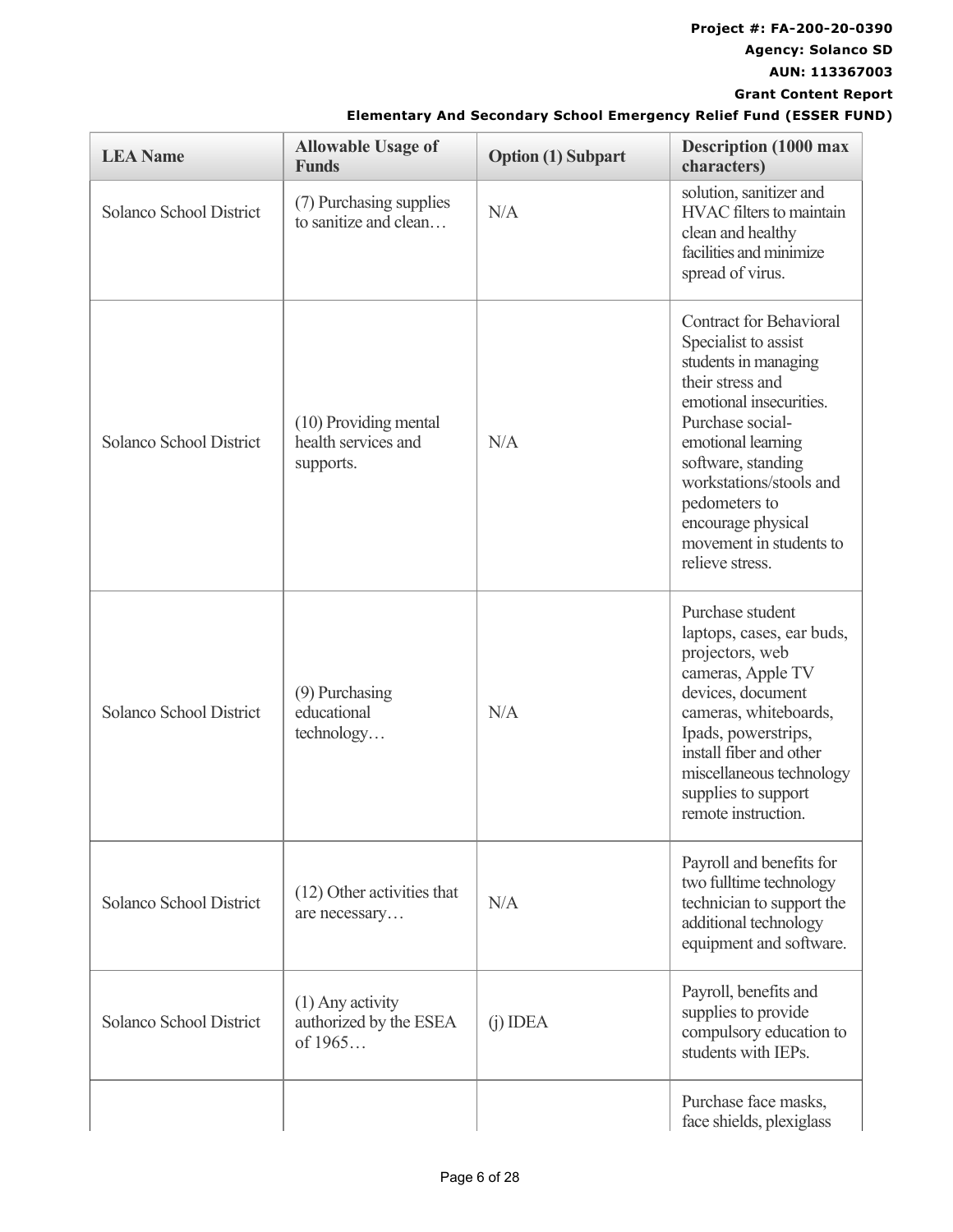**Project #: FA-200-20-0390 Agency: Solanco SD AUN: 113367003 Grant Content Report**

| <b>Elementary And Secondary School Emergency Relief Fund (ESSER FUND)</b> |  |  |  |
|---------------------------------------------------------------------------|--|--|--|
|                                                                           |  |  |  |

| <b>LEA Name</b>         | <b>Allowable Usage of</b><br><b>Funds</b>       | <b>Option (1) Subpart</b> | <b>Description (1000 max</b><br>characters)                                                                                                       |
|-------------------------|-------------------------------------------------|---------------------------|---------------------------------------------------------------------------------------------------------------------------------------------------|
| Solanco School District | (6) Training and<br>professional<br>development | N/A                       | shields, disposable<br>gowns, gloves and other<br>PPE to minimize the<br>spread of the virus and<br>protect staff and<br>students.                |
| Solanco School District | (12) Other activities that<br>are necessary     | N/A                       | Purchase water bottles<br>and bottled water as<br>replacement for water<br>fountains for student and<br>staff use to minimize<br>spread of virus. |
| Solanco School District | (9) Purchasing<br>educational<br>technology     | N/A                       | Tuition and related fees<br>for virtual course<br>instruction.                                                                                    |
| Solanco School District | (12) Other activities that<br>are necessary     | N/A                       | Personalized Learning<br>Academy Annual Fee -<br>provide skills to teachers<br>for customized learning                                            |
| <b>School District</b>  | (12) Other activities that<br>are necessary     | N/A                       | Additional custodial staff<br>to assist with disinfecting<br>during school day.                                                                   |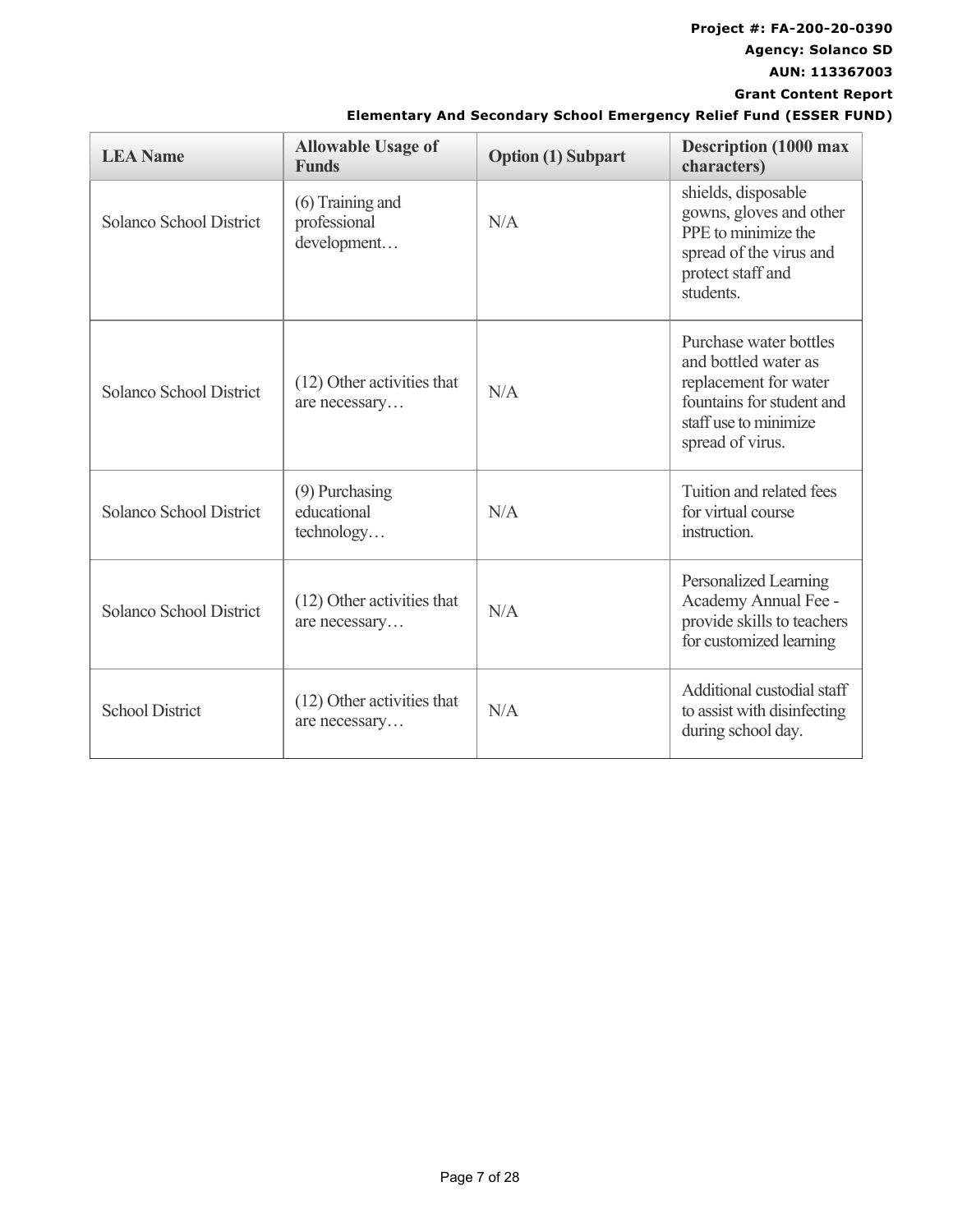## **Section: Narratives - ESSER Fund Assurances ESSER FUND ASSURANCES**

LEAs receiving ESSER funds will provide equitable services to students and teachers in nonpublic schools as required under 18005 of Division B of the CARES Act.

#### Yes

LEAs that receive more than \$150,000 in CARES Act funds will complete quarterly reports, including the following data: (LEAs receiving less than \$150,000 please select 'NO')

- The total amount of funds received, the amount spent or obligated for each project or activity,
- A detailed list of all projects or activities supported with CARES Act funds including:
	- Name
	- Description
	- Estimated number of jobs created or retained (where applicable)
- Detailed information on subcontracts and subgrantees, including FFATA data elements, as prescribed by OMB.

## Yes

LEA will, to the greatest extent practicable, continue to compensate its employees and contractors during the period of any disruptions or closures related to COVID-19 in compliance with Section 18006 of Division B of the CARES Act. In addition, each entity that accepts funds will continue to pay employees and contractors to the greatest extent practicable based on the unique financial circumstances of the entity. CARES Act funds generally will not be used for bonuses, merit pay, or similar expenditures, unless related to disruptions or closures resulting from COVID-19.

#### Yes

The LEA will cooperate with any examination of records with respect to such funds by making records available for inspection, production, and examination, and authorized individuals available for interview and examination, upon the request of (i) the Department and/or its Inspector General; or (ii) any other federal agency, commission, or department in the lawful exercise of its jurisdiction and authority.

#### Yes

LEA maintains inventory records, purchase orders and receipts for equipment (over \$5,000) purchased and Computing Devices and Special Purpose Equipment (\$300 - \$4,999) and will conduct a physical inventory every two years.

Yes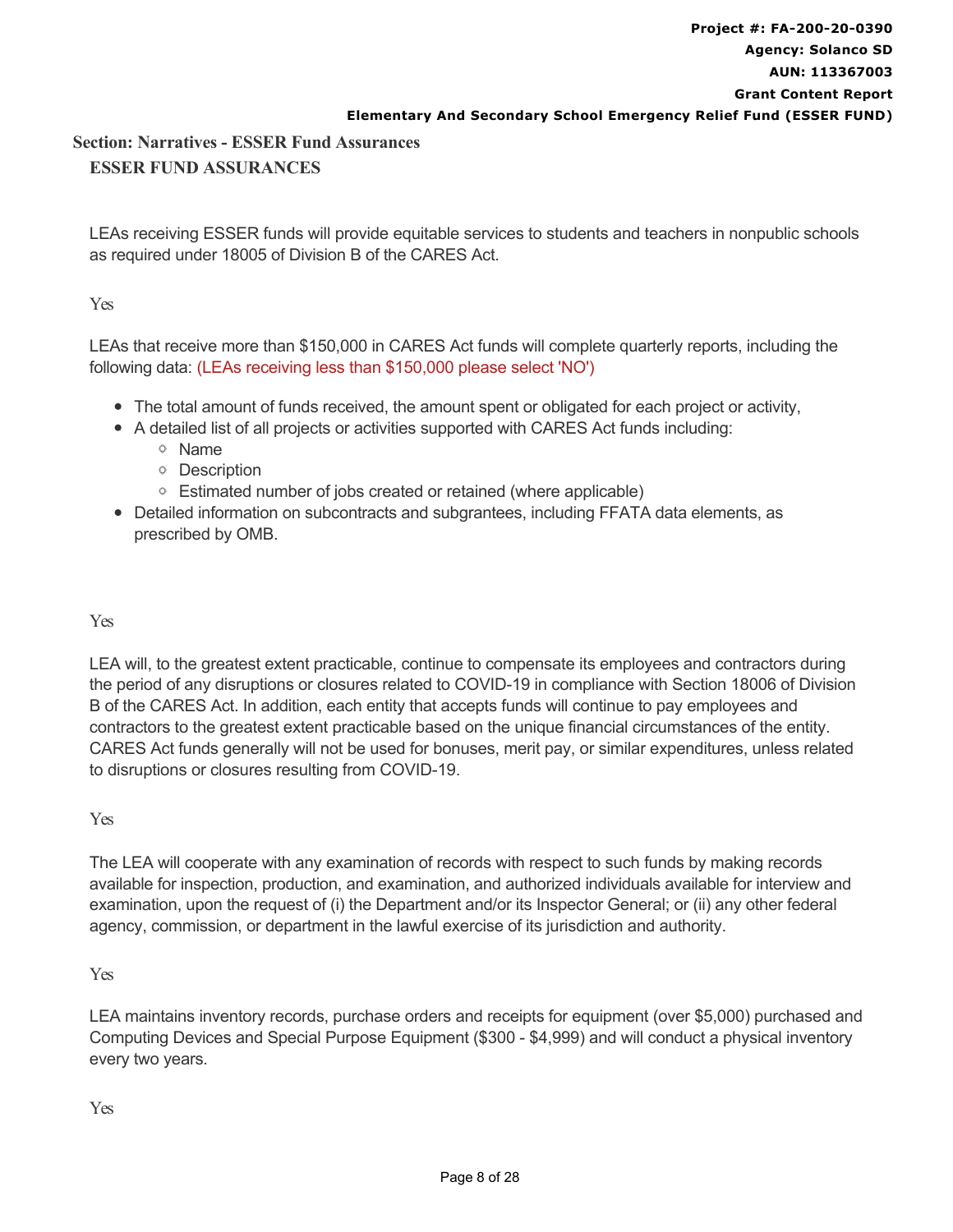The LEA will comply with all reporting requirements, including those in Section 15011(b)(2) of Division B of the CARES Act, and submit required quarterly reports to the Secretary at such time and in such manner and containing such information as the Secretary may subsequently require. (See also 2 CFR 200.327- 200.329). The Secretary may require additional reporting in the future, which may include: the methodology LEAs will use to provide services or assistance to students and staff in both public and nonpublic schools, the uses of funds by the LEAs or other entities and demonstration of their compliance with Section 18003(d), such as any use of funds addressing the digital divide, including securing access to home-based connectivity and remote-use devices, related issues in supporting remote learning for all students, including disadvantaged populations.

#### Yes

Any LEA receiving funding under this program will have on file with the SEA a set of assurances that meets the requirements of section 442 of the General Education Provisions Act (GEPA) (20 U.S.C. 1232e).

### Yes

To the extent applicable, an LEA will include in its local application a description of how the LEA will comply with the requirements of section 427 of GEPA (20 U.S.C. 1228a). The description must include information on the steps the LEA proposes to take to permit students, teachers, and other program beneficiaries to overcome barriers (including barriers based on gender, race, color, national origin, disability, and age) that impede equal access to, or participation in, the program.

Yes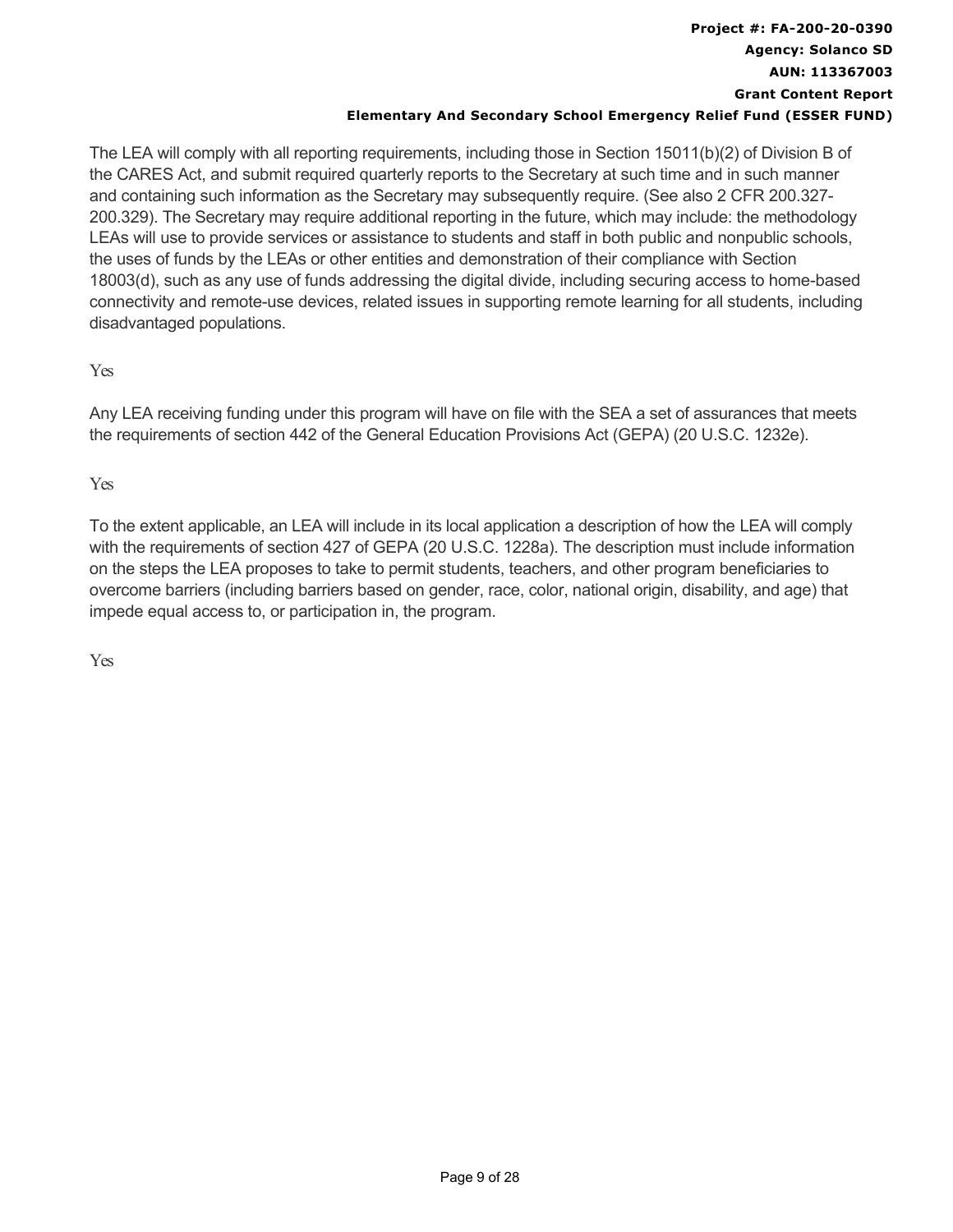# **Section: Non Public Organizations - Nonpublic Equitable Services NONPUBLIC EQUITABLE SERVICES**

An LEA receiving ESSER funds will provide equitable services to students and teachers in nonpublic schools as determined through timely and meaningful consultation with representatives of nonpublic schools.

- Section 18005 of the CARES Act requires school districts that receive Elementary and Secondary School Emergency Relief Funds (ESSERF) provide equitable services in the same manner as provided under Section 1117 of ESEA, which means in in the same manner as equitable services are provided in Title I, Part A.
- The equitable services provided to nonpublic school students and teachers should be determined in consultation with nonpublic school representatives. School districts may provide services directly or may contract with a public or private entity after following the appropriate procurement procedures to deliver the services.

# Г

**CHECK HERE - if your LEA does NOT provide equitable services to nonpublic students and teachers as described in CARES Act Program.** 

The LEA will ensure that a public agency will maintain control of funds for the services and assistance provided to a nonpublic school under the ESSER Fund.

Yes

The LEA will maintain control of materials, equipment, and property purchased with ESSER funds.

Yes

The LEA will ensure that services to a nonpublic school with ESSER funds will be provided by a public agency directly, or through contract with, another public or private entity.

Yes

## **NONPUBLIC EQUITABLE SHARE CALCULATION**

The nonpublic equitable share should be calculated and based on the 2019-20 low income students of nonpublic schools that participated in 2019-20 Title I, Part A programming. Additionally, school districts that have low income students participating in nonpublic schools that previously **declined** Title I, Part A services during the 2019- 20 school year, must **consult** with these nonpublic schools to determine ESSER participation.

#### **PREVIOUSLY DECLINED NONPUBLIC ORGANIZATIONS**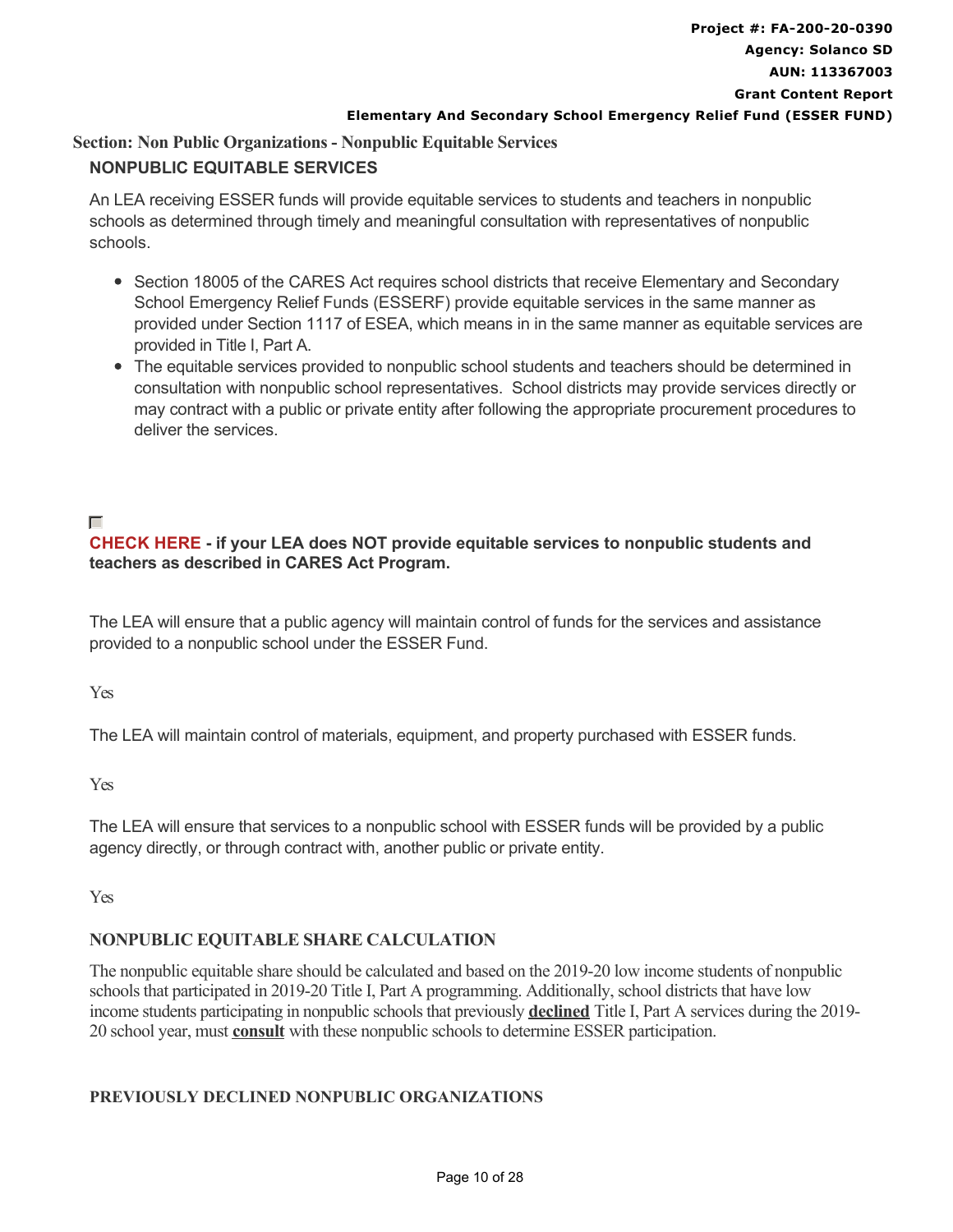If your LEA is providing services to a Nonpublic Organization that is choosing to participate in the CARES Act ESSER Funds Program, but did NOT participate in the 2019-20 Title IA program, **PLEASE CONTACT** your Regional Coordinator. Regional Coordinators will provide an adjusted Nonpublic Equitable Share value based on the inclusion of these previously non-participating populations.

 \*If your LEA does not have nonpublics that previously declined services, proceed to the table located under PREVIOUSLY PARTICIPATING NONPUBLIC ORGANIZATIONS.

 $\overline{\mathbf{v}}$ 

**CHECK HERE - If your LEA serves a nonpublic organization that DECLINED Title IA services in the 2019 program year, and will be PURSUING services under ESSERF. If checked, please enter the values below.**

Enter the **Adjusted Nonpublic Equitable Share** provided through Regional Coordinator consultation.

0.00

Enter the adjusted **Nonpublic Per Pupil Amount** provided through Regional Coordinator consultation. This value will be used in the Nonpublic Organizations section to calculate Nonpublic Organization Shares.

0.00

#### **PREVIOUSLY PARTICIPATING NONPUBLIC ORGANIZATIONS**

Please enter your LEA Name in the table below. Then enter your LEA's "ESSER Fund Allocation" and "ESSER Nonpublic Equitable Share" values ([Found Here - ESSER Spreadsheet\)](https://www.education.pa.gov/Schools/safeschools/emergencyplanning/COVID-19/CARESAct/May2020/Pages/Allocations.aspx), followed by entry of the LEA Total Nonpublic Administration Costs, and the Total Number of Low-Income Students enrolled in all nonpublic schools who wish to participate in the ESSER CARES Act programs. The Nonpublic Per Pupil Amount will calculate when you click Save, and that value will be needed in the Nonpublic Organizations section.

The ability to add multiple lines is provided for Consortium leads to include a line for each Consortium member.

| <b>LEA</b> Name | <b>ESSER Fund</b><br><b>Allocation</b> | <b>ESSER</b><br><b>Nonpublic</b><br>Equitable<br><b>Share</b> | <b>Nonpublic</b><br><b>Administration</b><br>Costs | <b>Total Low-</b><br>Income<br><b>Nonpublic</b><br><b>Students</b> | <b>Nonpublic Per</b><br><b>Pupil Amount</b> |
|-----------------|----------------------------------------|---------------------------------------------------------------|----------------------------------------------------|--------------------------------------------------------------------|---------------------------------------------|
| Solanco SD      | 1,554,200                              | 21,230                                                        |                                                    | b                                                                  | 3,538.33                                    |

#### **ESSER FUNDS AFFIRMATION OF CONSULTATION FORM**

Please upload your ESSERF Affirmation of Consultation signed electronically\* by the LEA and Nonpublic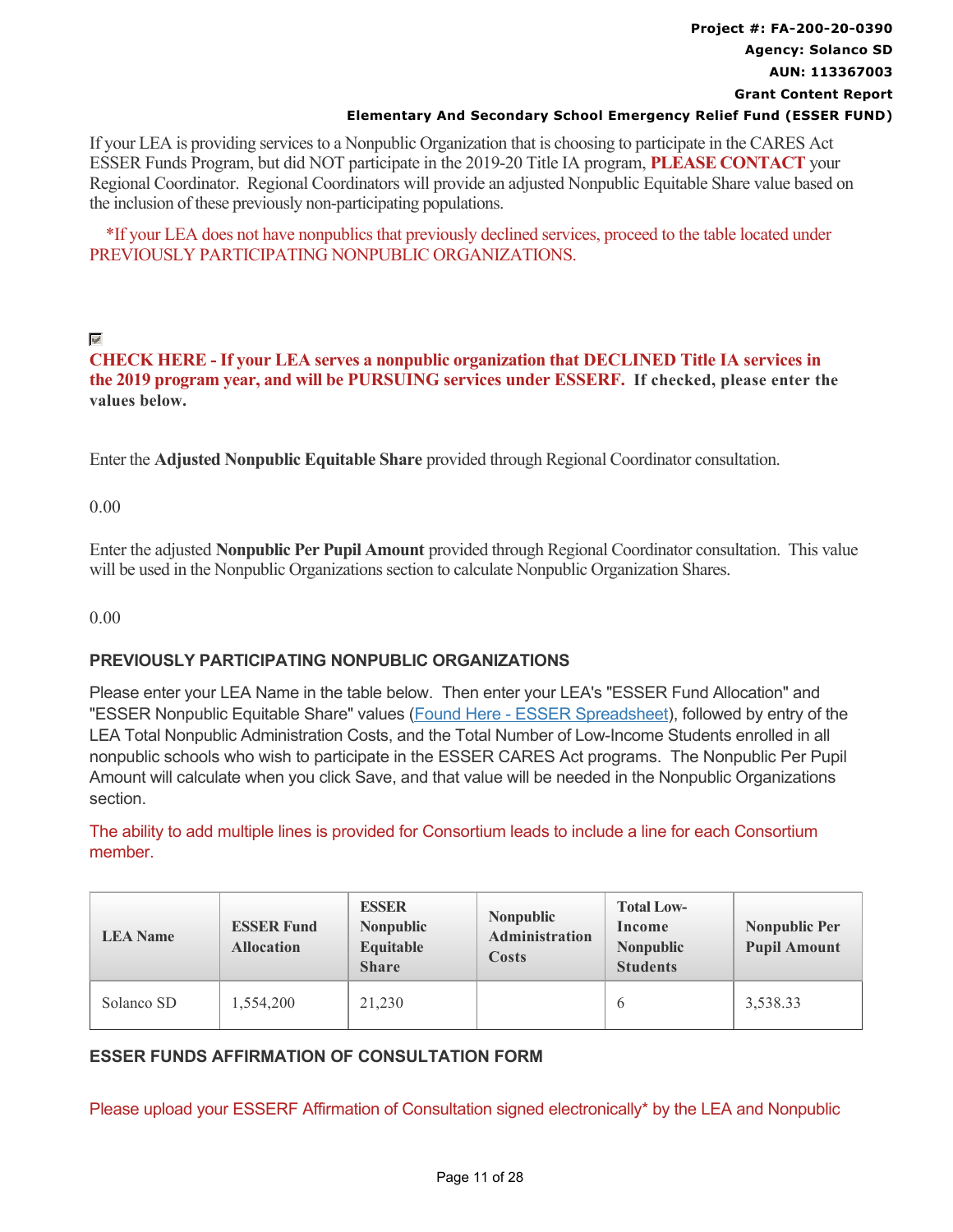Officials.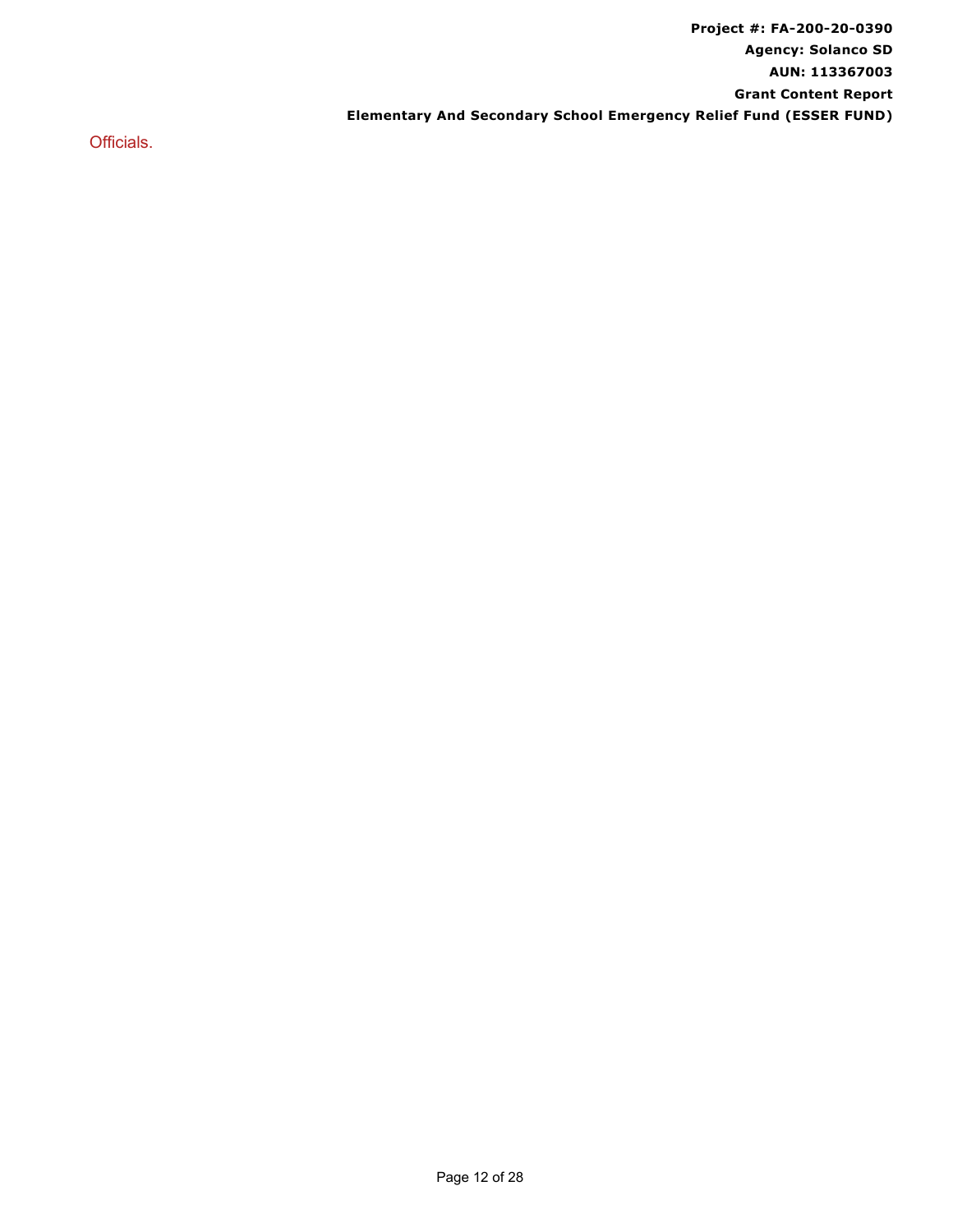**Agency: Solanco SD Nonpublic Institution: Lancaster County Christian School - Leola Campus Allocation Amount: 0.00 Section: Non Public Organizations - Nonpublic Organizations NONPUBLIC ORGANIZATIONS - EQUITABLE SHARE**

- Enter the Nonpublic Per Pupil amount from the Nonpublic Equitable Share section\*
- Enter Nonpublic students enrolled in this organization from the LEA
- Click Save Nonpublic Organization Equitable Share is calculated automatically

|                    | <b>Nonpublic Per Pupil</b> | <b>Nonpublic Students in</b> | <b>Nonpublic Organization</b> |
|--------------------|----------------------------|------------------------------|-------------------------------|
|                    | <b>Amount</b>              | this Building                | <b>Equitable Share</b>        |
| <b>Calculation</b> | 3,538.33                   |                              | 3,538.33                      |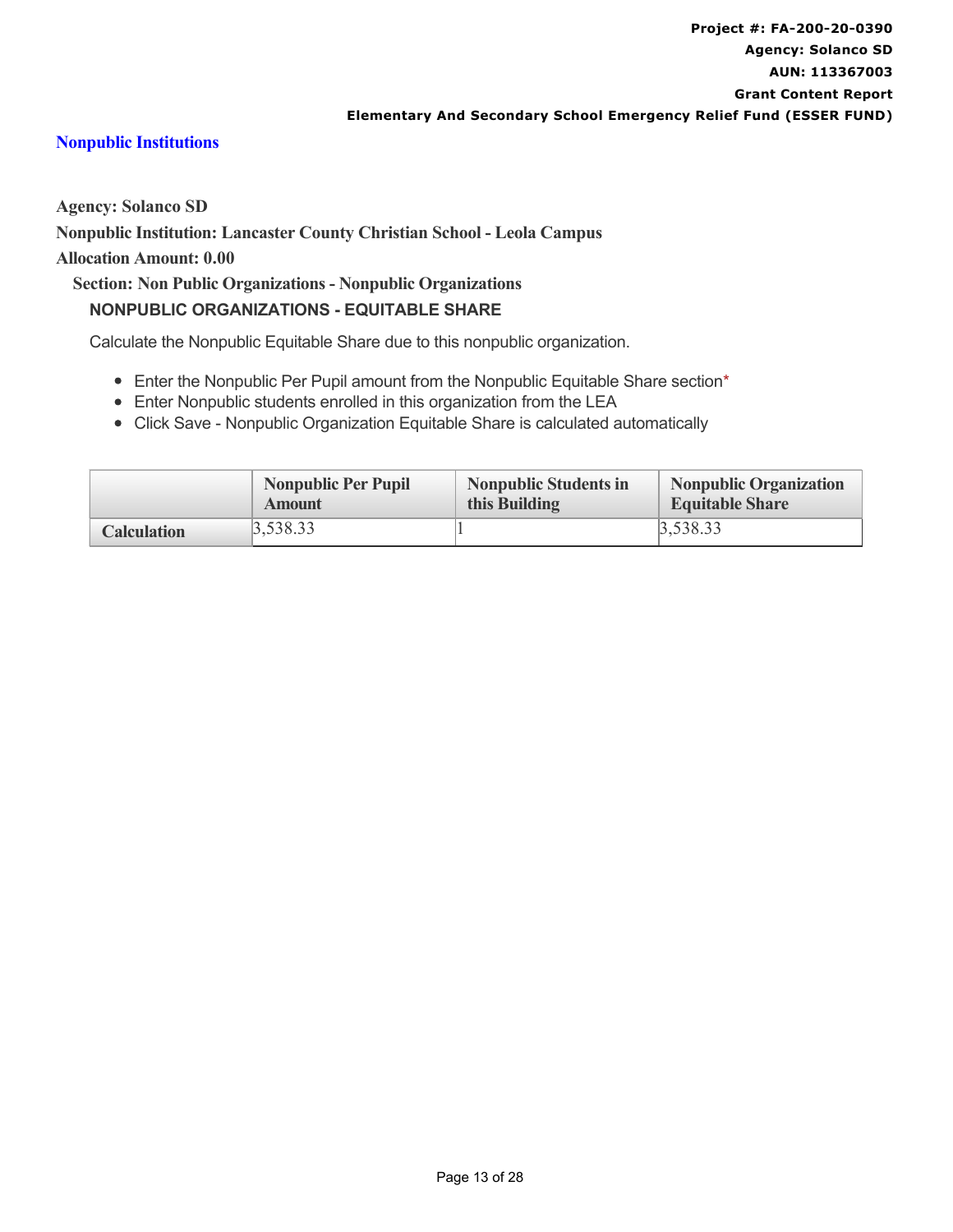**Agency: Solanco SD Nonpublic Institution: Lancaster Mennonite School Locust Grove Campus Allocation Amount: 0.00 Section: Non Public Organizations - Nonpublic Organizations**

# **NONPUBLIC ORGANIZATIONS - EQUITABLE SHARE**

- Enter the Nonpublic Per Pupil amount from the Nonpublic Equitable Share section\*
- Enter Nonpublic students enrolled in this organization from the LEA
- Click Save Nonpublic Organization Equitable Share is calculated automatically

|                    | <b>Nonpublic Per Pupil</b> | <b>Nonpublic Students in</b> | <b>Nonpublic Organization</b> |
|--------------------|----------------------------|------------------------------|-------------------------------|
|                    | <b>Amount</b>              | this Building                | <b>Equitable Share</b>        |
| <b>Calculation</b> | 3,538.33                   |                              | 3,538.33                      |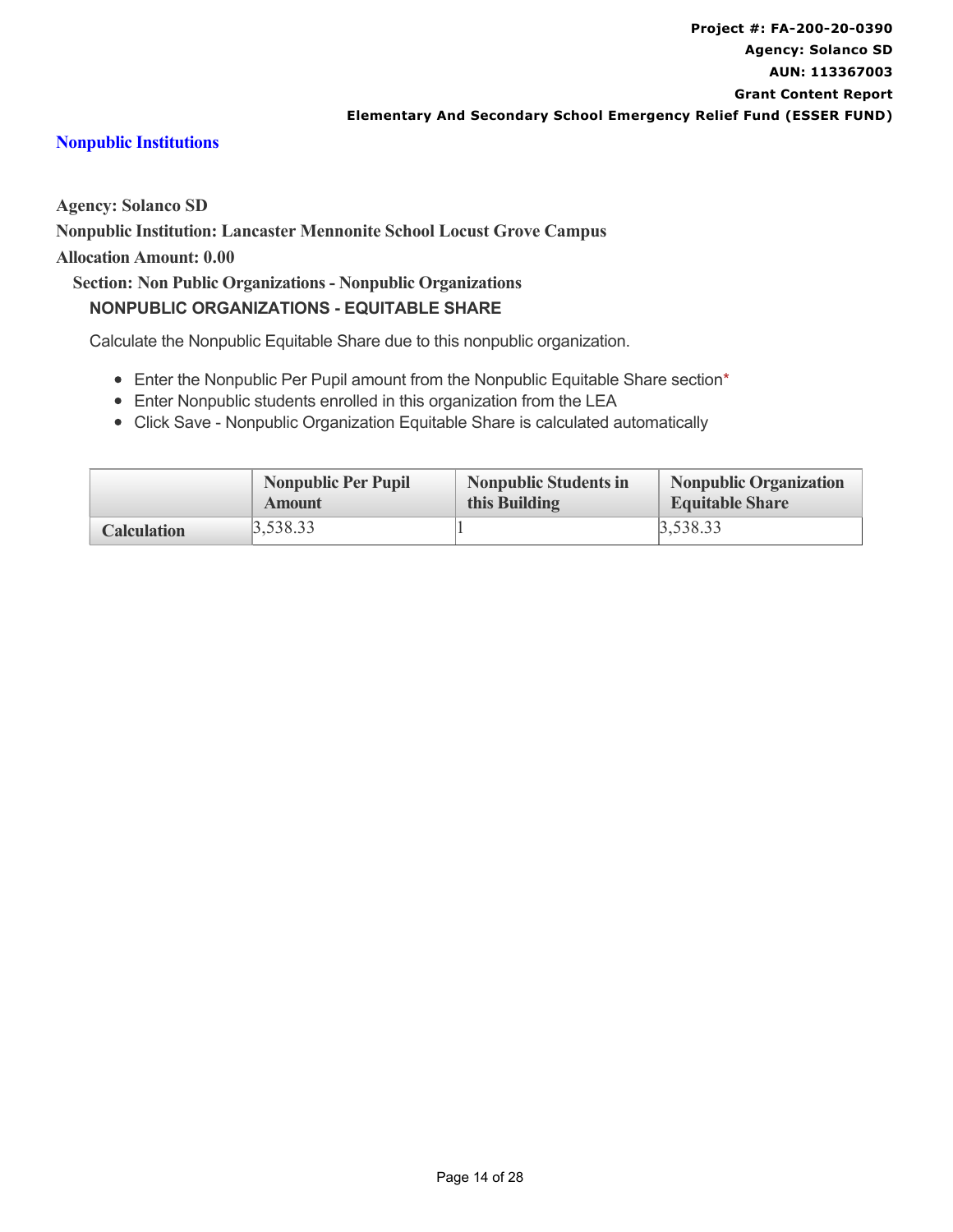**Agency: Solanco SD Nonpublic Institution: Resurrection Catholic School Allocation Amount: 0.00 Section: Non Public Organizations - Nonpublic Organizations NONPUBLIC ORGANIZATIONS - EQUITABLE SHARE**

- Enter the Nonpublic Per Pupil amount from the Nonpublic Equitable Share section\*
- Enter Nonpublic students enrolled in this organization from the LEA
- Click Save Nonpublic Organization Equitable Share is calculated automatically

|                    | <b>Nonpublic Per Pupil</b> | <b>Nonpublic Students in</b> | <b>Nonpublic Organization</b> |
|--------------------|----------------------------|------------------------------|-------------------------------|
|                    | <b>Amount</b>              | this Building                | <b>Equitable Share</b>        |
| <b>Calculation</b> | 3,538.33                   |                              | 7,076.66                      |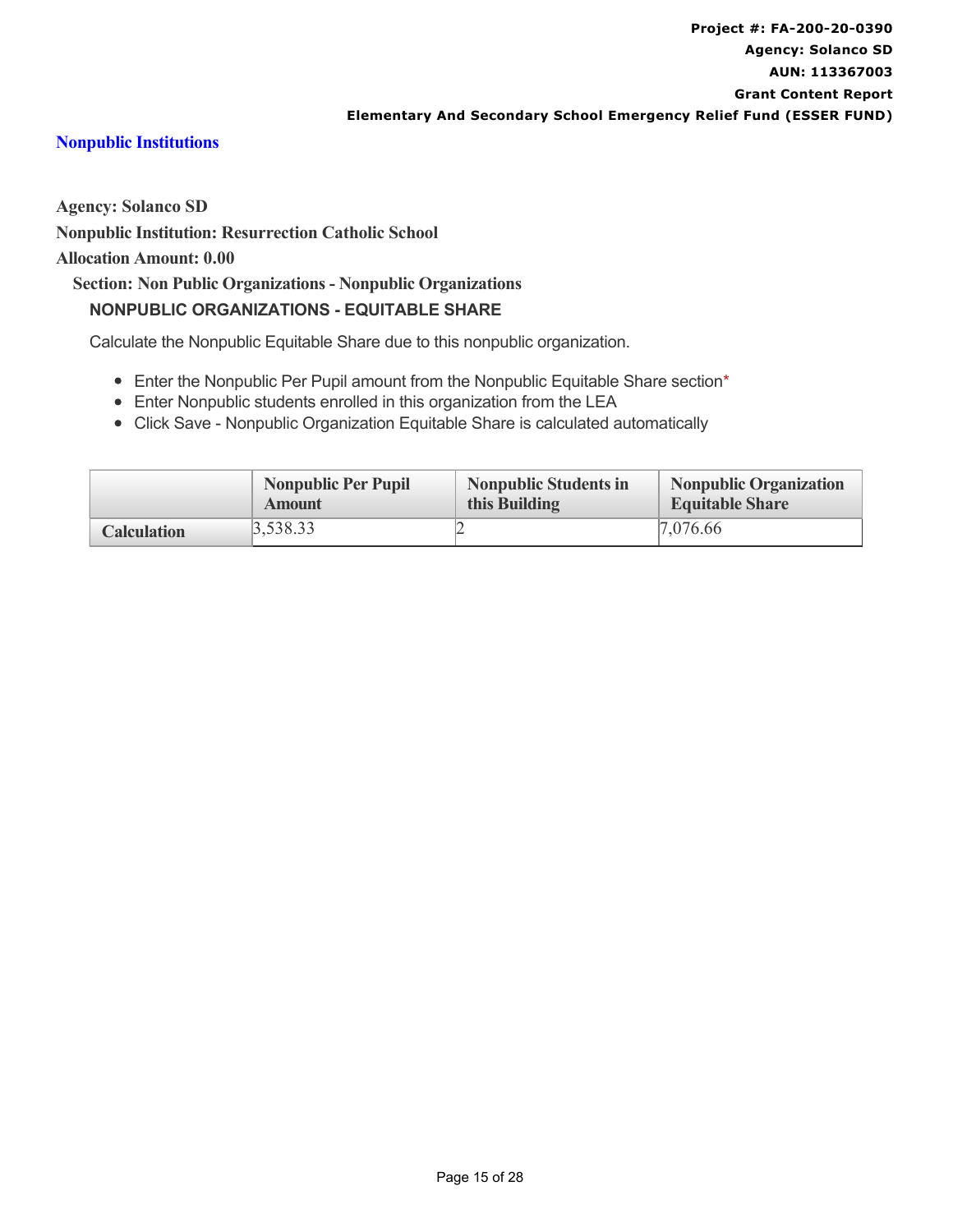**Agency: Solanco SD Nonpublic Institution: Sacred Heart of Jesus School Allocation Amount: 0.00 Section: Non Public Organizations - Nonpublic Organizations NONPUBLIC ORGANIZATIONS - EQUITABLE SHARE**

- Enter the Nonpublic Per Pupil amount from the Nonpublic Equitable Share section\*
- Enter Nonpublic students enrolled in this organization from the LEA
- Click Save Nonpublic Organization Equitable Share is calculated automatically

|                    | <b>Nonpublic Per Pupil</b> | <b>Nonpublic Students in</b> | <b>Nonpublic Organization</b> |
|--------------------|----------------------------|------------------------------|-------------------------------|
|                    | <b>Amount</b>              | this Building                | <b>Equitable Share</b>        |
| <b>Calculation</b> | 3,538.33                   |                              | 3,538.33                      |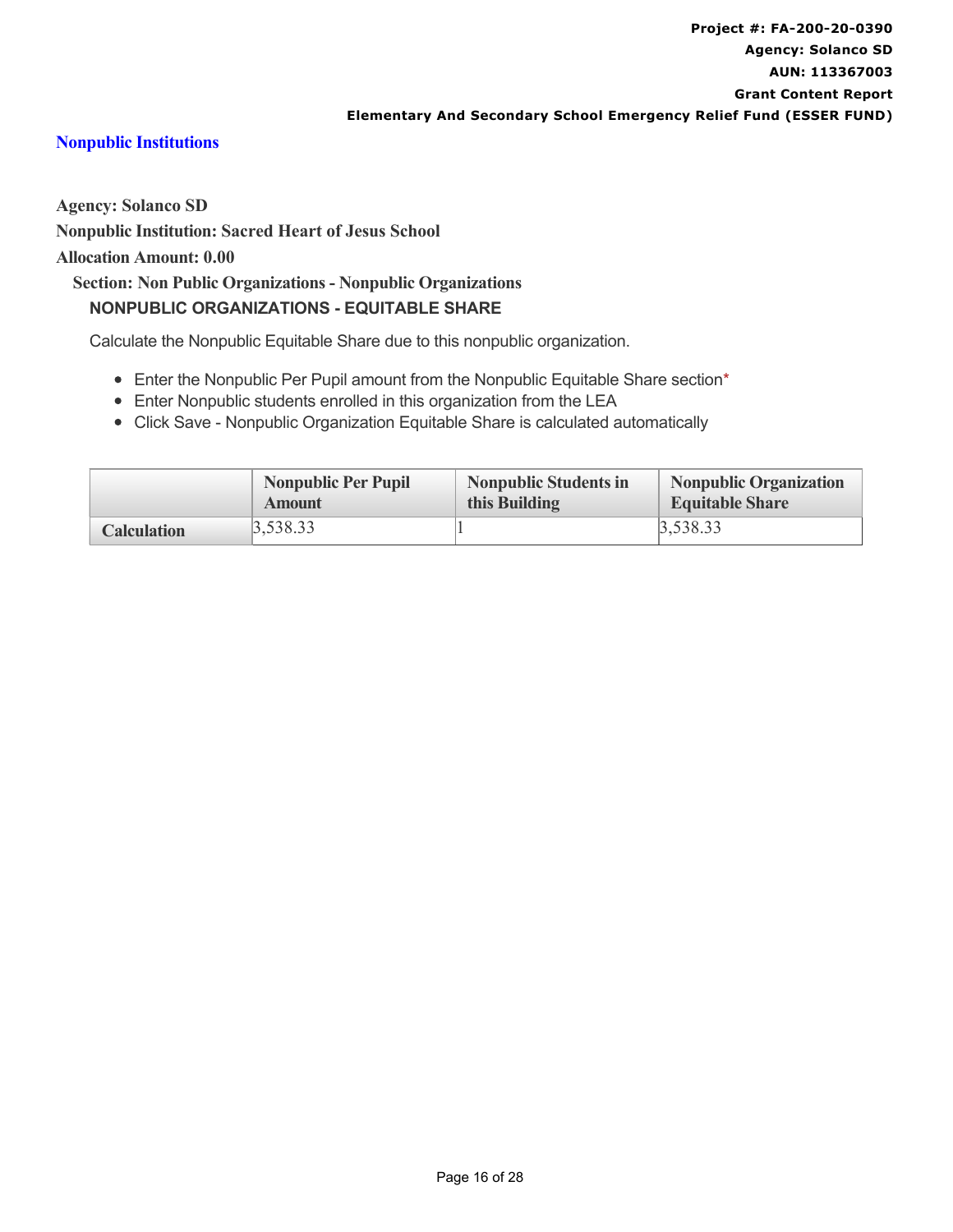**Agency: Solanco SD Nonpublic Institution: St John Neumann Catholic School Allocation Amount: 0.00 Section: Non Public Organizations - Nonpublic Organizations NONPUBLIC ORGANIZATIONS - EQUITABLE SHARE**

- Enter the Nonpublic Per Pupil amount from the Nonpublic Equitable Share section\*
- Enter Nonpublic students enrolled in this organization from the LEA
- Click Save Nonpublic Organization Equitable Share is calculated automatically

|                    | <b>Nonpublic Per Pupil</b> | <b>Nonpublic Students in</b> | <b>Nonpublic Organization</b> |
|--------------------|----------------------------|------------------------------|-------------------------------|
|                    | <b>Amount</b>              | this Building                | <b>Equitable Share</b>        |
| <b>Calculation</b> | 3,538.33                   |                              | 3,538.33                      |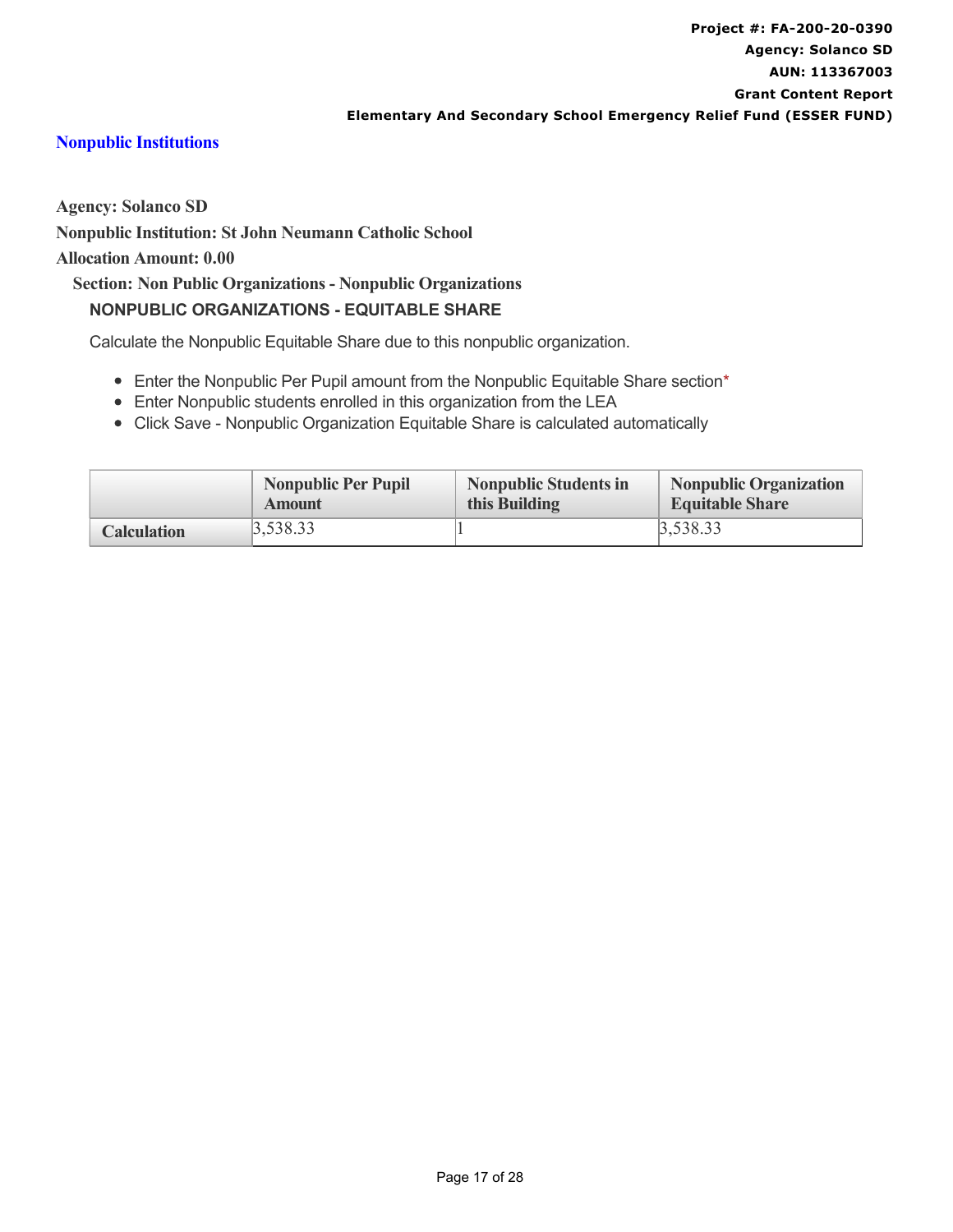# **Section: Budget - Public Instruction Expenditures BUDGET OVERVIEW**

**Budget** \$1,554,200.00 **Allocation** \$1,554,200.00

## **Budget Over(Under) Allocation**

\$0.00

## **PUBLIC INSTRUCTION EXPENDITURES**

Please complete the budget below including Public expenditures ONLY.

| <b>Function</b>                                                | Object         | <b>Amount</b> | <b>Description</b>                     |
|----------------------------------------------------------------|----------------|---------------|----------------------------------------|
| 1100 - REGULAR<br>PROGRAMS-<br>ELEMENTARY/<br><b>SECONDARY</b> | 600 - Supplies | \$9,222.00    | 123 Web Cameras @<br>\$75.00           |
| 1100 - REGULAR<br>PROGRAMS-<br>ELEMENTARY/<br><b>SECONDARY</b> | 600 - Supplies | \$2,930.00    | 10 whiteboards @<br>300.00             |
| 1100 - REGULAR<br>PROGRAMS-<br>ELEMENTARY/<br><b>SECONDARY</b> | 600 - Supplies | \$25,000.00   | 50 projectors @<br>\$500.00            |
| 1100 - REGULAR<br>PROGRAMS-<br>ELEMENTARY/<br><b>SECONDARY</b> | 600 - Supplies | \$12,000.00   | 120 document cameras<br>@\$100.00      |
| 1100 - REGULAR<br>PROGRAMS-<br>ELEMENTARY/<br><b>SECONDARY</b> | 600 - Supplies | \$18,000.00   | 120 Apple TV devices<br>$(a)$ \$150.00 |
| 1200 - SPECIAL                                                 |                |               | 6 Text Enlargement                     |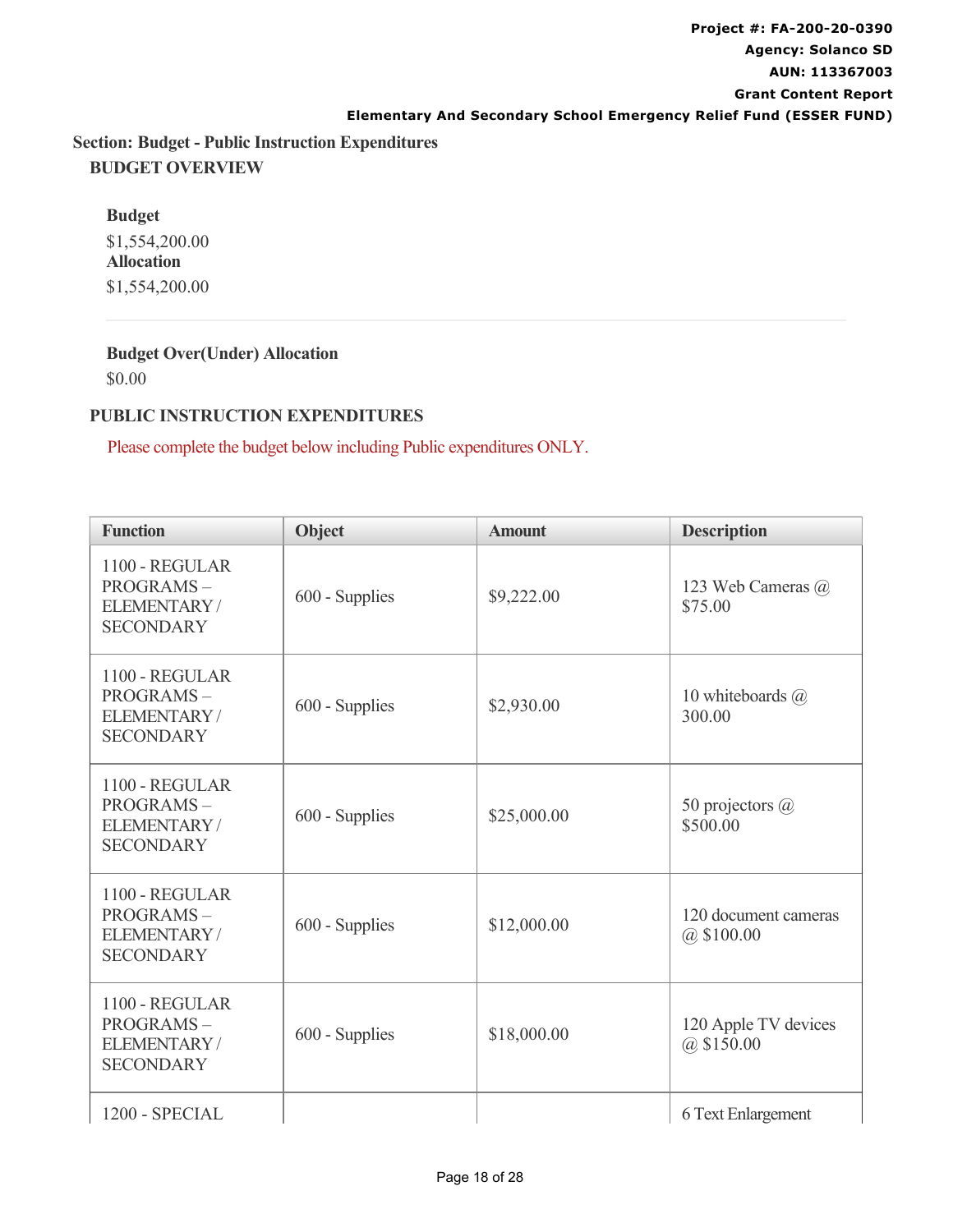**Project #: FA-200-20-0390 Agency: Solanco SD AUN: 113367003**

**Grant Content Report**

| <b>Elementary And Secondary School Emergency Relief Fund (ESSER FUND)</b> |  |  |
|---------------------------------------------------------------------------|--|--|
|---------------------------------------------------------------------------|--|--|

| <b>Function</b>                                                | Object                                                           | <b>Description</b> |                                                                                                                   |  |  |
|----------------------------------------------------------------|------------------------------------------------------------------|--------------------|-------------------------------------------------------------------------------------------------------------------|--|--|
| PROGRAMS-<br>ELEMENTARY/<br><b>SECONDARY</b>                   | 600 - Supplies                                                   | \$300.00           | software for vision<br>impaired students @<br>\$50.00                                                             |  |  |
| 1100 - REGULAR<br>PROGRAMS-<br>ELEMENTARY/<br><b>SECONDARY</b> | 600 - Supplies                                                   | \$7,161.00         | 300 powersurge strips<br>$(a)$ \$24.00                                                                            |  |  |
| 1100 - REGULAR<br>PROGRAMS-<br>ELEMENTARY/<br><b>SECONDARY</b> | 600 - Supplies                                                   | \$335,502.00       | 671 Laptops and Case<br>$(a)$ \$500.00                                                                            |  |  |
| 1100 - REGULAR<br>PROGRAMS-<br>ELEMENTARY/<br><b>SECONDARY</b> | 600 - Supplies                                                   | \$48,000.00        | 112 Ipads, case and<br>Iplan @ \$430.00                                                                           |  |  |
| 1100 - REGULAR<br>PROGRAMS-<br>ELEMENTARY/<br><b>SECONDARY</b> | 300 - Purchased<br>Professional and<br><b>Technical Services</b> | \$284,000.00       | 44 student virtual<br>academy course fees<br>\$6,500 each                                                         |  |  |
| 1200 - SPECIAL<br>PROGRAMS-<br>ELEMENTARY/<br><b>SECONDARY</b> | 100 - Salaries                                                   | \$8,000.00         | Payroll for 7 teachers for<br>Compensatory<br><b>Education Summer</b><br>Program - \$36/hour,<br>total 223 hours. |  |  |
| 1200 - SPECIAL<br>PROGRAMS-<br>ELEMENTARY/<br><b>SECONDARY</b> | 200 - Benefits                                                   | \$2,000.00         | Benefits for 7 teachers<br>for Compensatory<br><b>Education Summer</b><br>Program $\omega$ 25% of<br>payroll      |  |  |
| 1200 - SPECIAL<br>PROGRAMS-<br>ELEMENTARY/<br><b>SECONDARY</b> | 600 - Supplies                                                   | \$500.00           | 4 Monitor Adapters for<br>Vision Impaired Students<br>@ \$125                                                     |  |  |
|                                                                |                                                                  | \$752,615.00       |                                                                                                                   |  |  |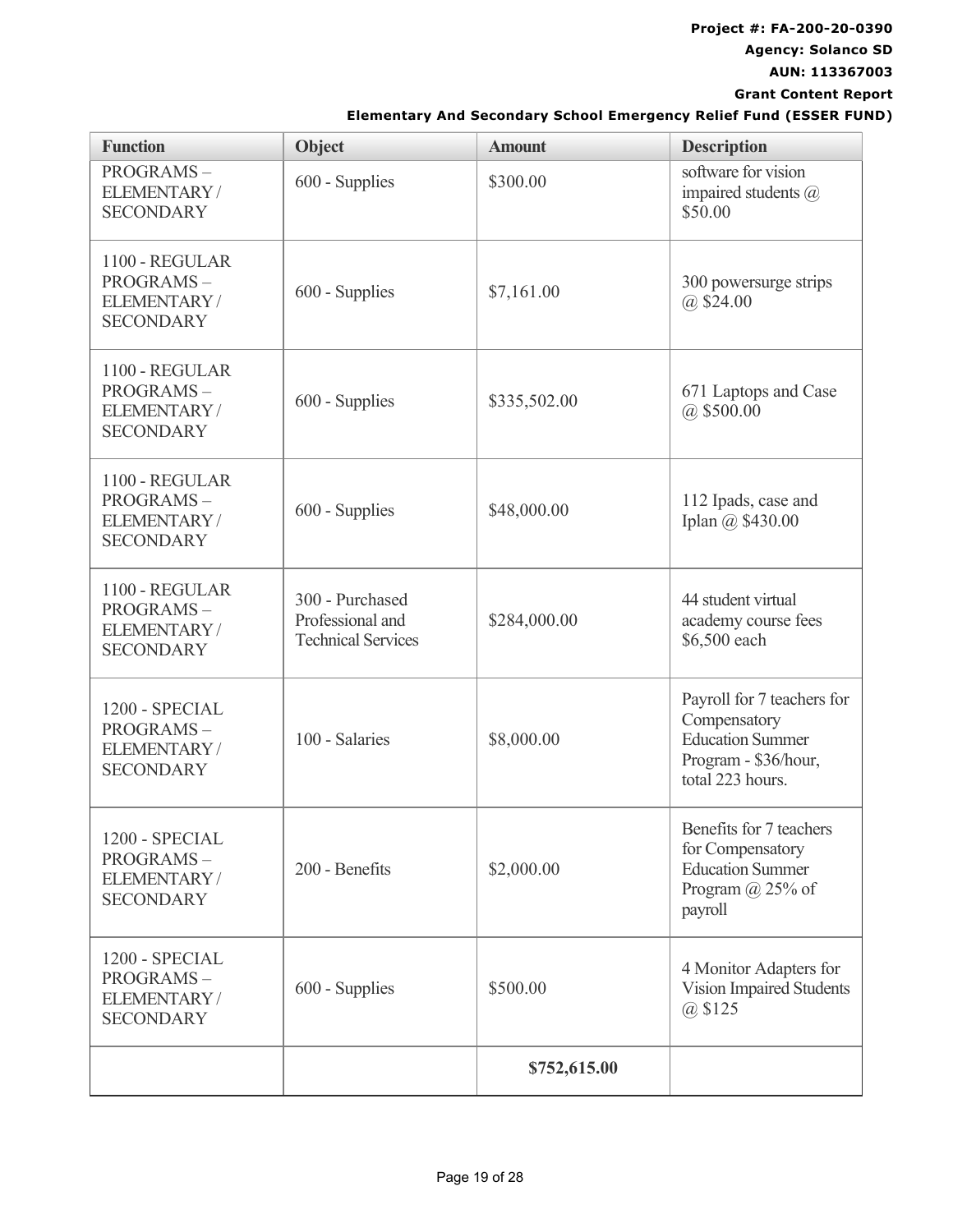**Project #: FA-200-20-0390 Agency: Solanco SD AUN: 113367003 Grant Content Report Elementary And Secondary School Emergency Relief Fund (ESSER FUND)**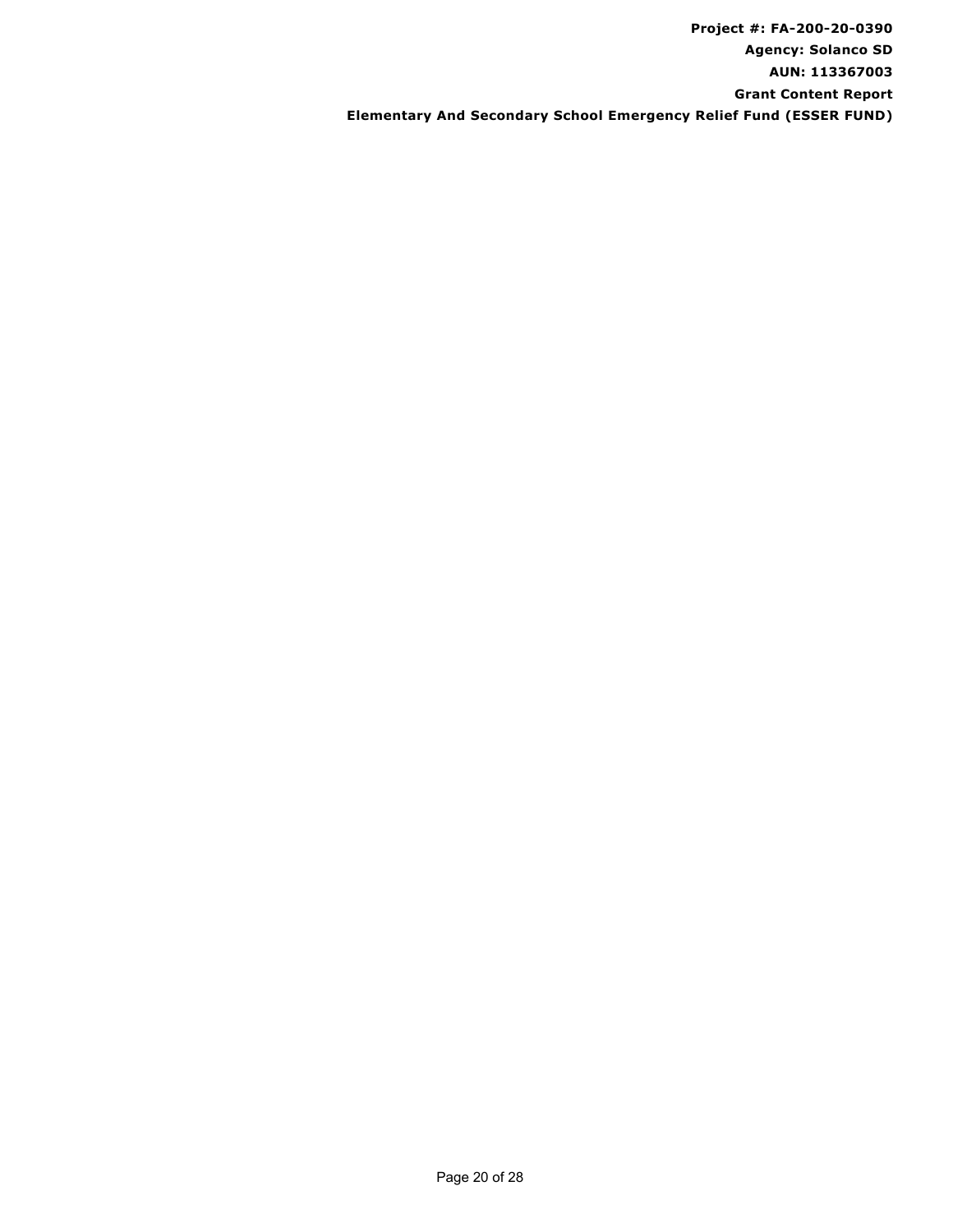# **Section: Budget - Nonpublic Instruction Expenditures BUDGET OVERVIEW**

**Budget** \$1,554,200.00 **Allocation** \$1,554,200.00

## **Budget Over(Under) Allocation**

\$0.00

## **NONPUBLIC INSTRUCTION EXPENDITURES**

Please complete the budget below including Nonpublic Equitable Service expenditures ONLY.

| <b>Function</b>                                                                             | <b>Object</b>  | <b>Amount</b> | <b>Description</b>                           |
|---------------------------------------------------------------------------------------------|----------------|---------------|----------------------------------------------|
| 1500 - * NONPUBLIC<br><b>SCHOOL</b><br>PROGRAMS (For IU<br>and school district use<br>only) | 600 - Supplies | \$21,230.00   | Supplies for nonpublic<br>school instruction |
|                                                                                             |                | \$21,230.00   |                                              |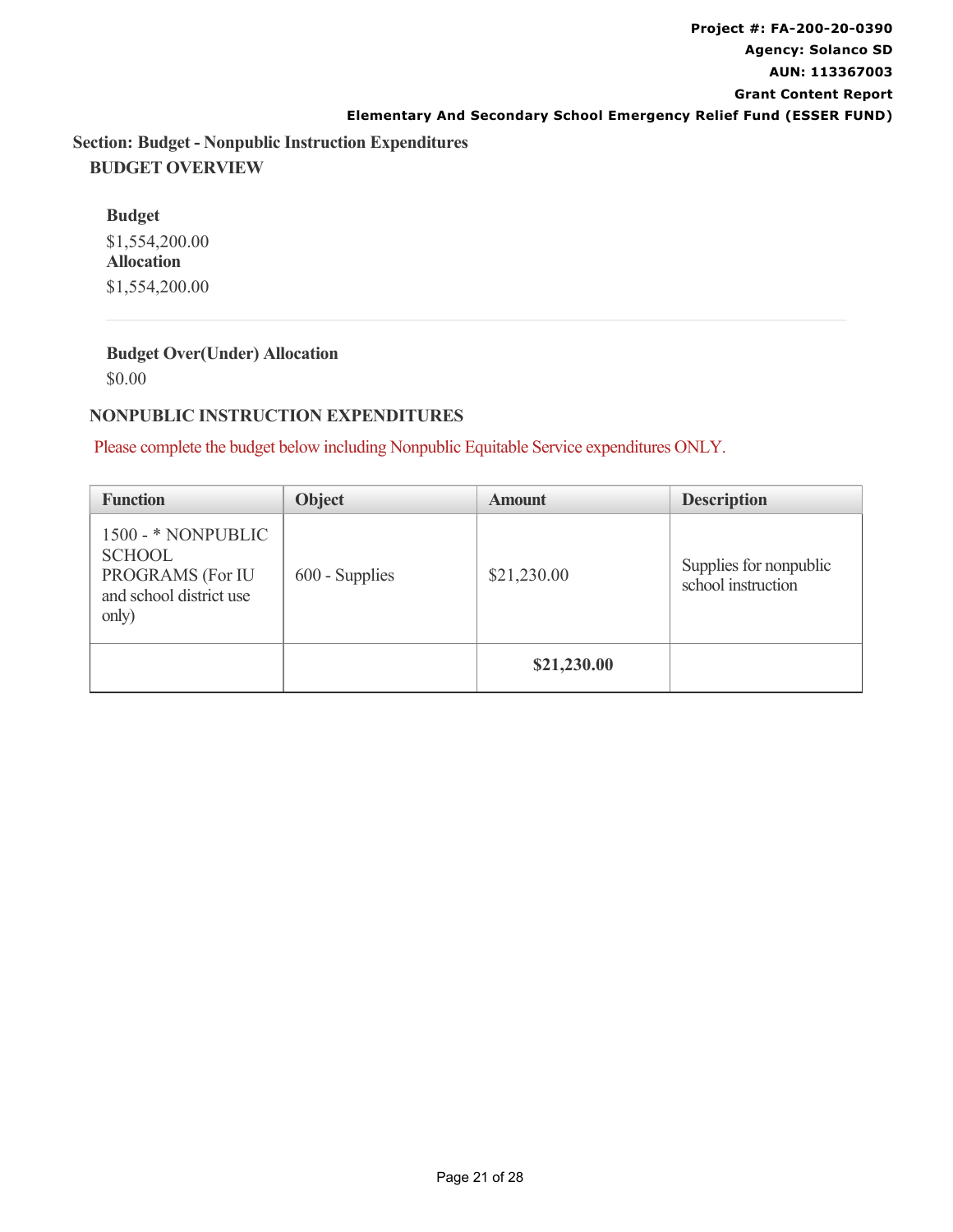**Section: Budget - Public Support and Non-Instructional Expenditures BUDGET OVERVIEW**

**Budget** \$1,554,200.00 **Allocation** \$1,554,200.00

## **Budget Over(Under) Allocation**

\$0.00

## **PUBLIC SUPPORT AND NON-INSTRUCTIONAL EXPENDITURES**

## Please complete the budget below including Public expenditures ONLY.

| <b>Function</b>                                | Object                       | <b>Amount</b> | <b>Description</b>                                                                            |  |
|------------------------------------------------|------------------------------|---------------|-----------------------------------------------------------------------------------------------|--|
| 2800 - Central Support<br><b>Services</b>      | 100 - Salaries               | \$166,400.00  | Payroll for 2 Technology<br>technicians - 2 years $\omega$<br>\$20.00/hour, 2080<br>hour/year |  |
| 2800 - Central Support<br><b>Services</b>      | 200 - Benefits               | \$73,600.00   | Benefits $\omega$ 44% for 2<br>Technology technicians -<br>2 years                            |  |
| 2800 - Central Support<br><b>Services</b>      | \$1,000.00<br>600 - Supplies |               | 2 Laptop/Case for<br>Technology technicians                                                   |  |
| 2800 - Central Support<br><b>Services</b>      | 600 - Supplies               | \$10,000.00   | <b>Technology Fiber</b>                                                                       |  |
| 2800 - Central Support<br><b>Services</b>      | 600 - Supplies               | \$7,975.00    | Seesaw online platform<br>license                                                             |  |
| 2100 - SUPPORT<br>SERVICES-<br><b>STUDENTS</b> | 600 - Supplies               | \$28,400.00   | 100 Student Standing<br>Workstations @ \$284                                                  |  |
| 2100 - SUPPORT<br>SERVICES-<br><b>STUDENTS</b> | 600 - Supplies               | \$18,900.00   | 100 Student Stools for<br><b>Standing Workstations</b><br>@\$189.00                           |  |
|                                                |                              |               | <b>Contracted Behavioral</b>                                                                  |  |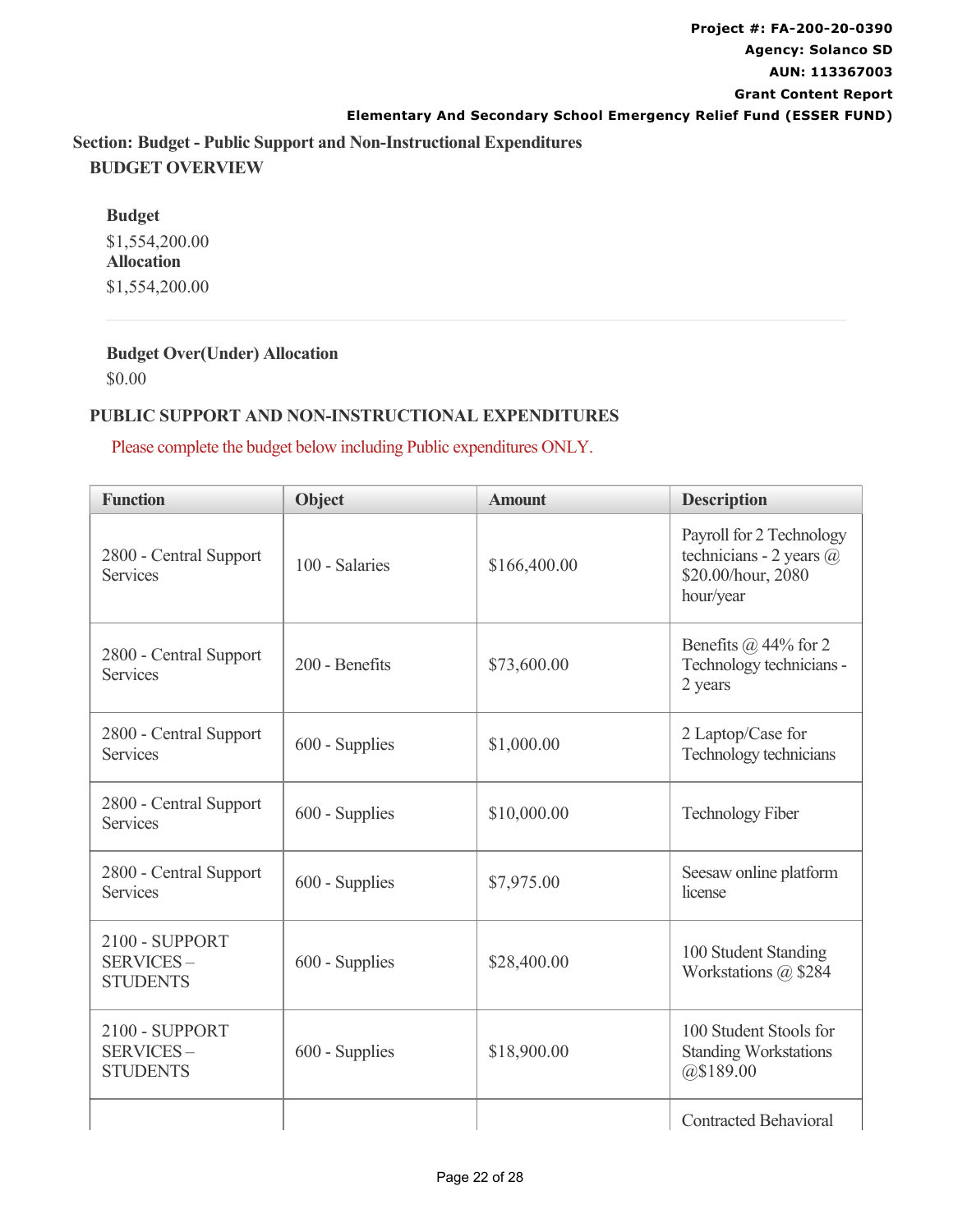**Project #: FA-200-20-0390 Agency: Solanco SD AUN: 113367003 Grant Content Report**

|  | <b>Elementary And Secondary School Emergency Relief Fund (ESSER FUND)</b> |  |  |
|--|---------------------------------------------------------------------------|--|--|
|  |                                                                           |  |  |

| <b>Function</b>                                      | Object                                                           | <b>Amount</b> | <b>Description</b>                                                                                              |  |
|------------------------------------------------------|------------------------------------------------------------------|---------------|-----------------------------------------------------------------------------------------------------------------|--|
| 2100 - SUPPORT<br>SERVICES-<br><b>STUDENTS</b>       | 300 - Purchased<br>Professional and<br><b>Technical Services</b> | \$159,390.00  | SpecialistYear 1: 8 hours<br>x 52 days x \$84.00Year<br>2: 8 hours x 180 days x<br>\$84.00                      |  |
| 2200 - Staff Support<br>Services                     | 300 - Purchased<br>Professional and<br><b>Technical Services</b> | \$18,000.00   | <b>Teacher Professional</b><br>Development Online<br>Academy - \$9,000 per<br>year, Unlimited Staff             |  |
| 2100 - SUPPORT<br>SERVICES-<br><b>STUDENTS</b>       | 600 - Supplies                                                   | \$4,530.00    | Social-Emotional<br>Learning K-5 Second<br><b>Step Suite Bundle</b>                                             |  |
| 2100 - SUPPORT<br>SERVICES-<br><b>STUDENTS</b>       | 600 - Supplies                                                   | \$10,000.00   | 2000 Pedometers @<br>\$5.00                                                                                     |  |
| 2600 - Operation and<br>Maintenance                  | 100 - Salaries                                                   | \$49,500.00   | Payroll for Additional<br><b>Custodial Hours</b><br>$$11/hours \times 20 hr.$<br>week x 56 weeks $x$ 4<br>staff |  |
| 2600 - Operation and<br>Maintenance                  | 200 - Benefits                                                   | \$12,375.00   | Benefits for additional<br>custodial payroll $@$ 25%                                                            |  |
| 2300 - SUPPORT<br>SERVICES-<br><b>ADMINISTRATION</b> | 600 - Supplies                                                   | \$25,000.00   | 8 Tents (20 x 40) with<br>side walls                                                                            |  |
| 2300 - SUPPORT<br>SERVICES-<br><b>ADMINISTRATION</b> | 600 - Supplies                                                   | \$20,000.00   | 20 Outdoor table/chair<br>sets $(a)$ \$1,000 per set                                                            |  |
| 2800 - Central Support<br><b>Services</b>            | 600 - Supplies                                                   | \$5,000.00    | 200 Face Shields<br>$(a)$ \$25.00                                                                               |  |
| 2800 - Central Support<br>Services                   | 600 - Supplies                                                   | \$1,630.00    | 100 Face Shields<br>@16.30                                                                                      |  |
| 2800 - Central Support<br><b>Services</b>            | 600 - Supplies                                                   | \$7,500.00    | 500 Clear Masks<br>@\$15.00                                                                                     |  |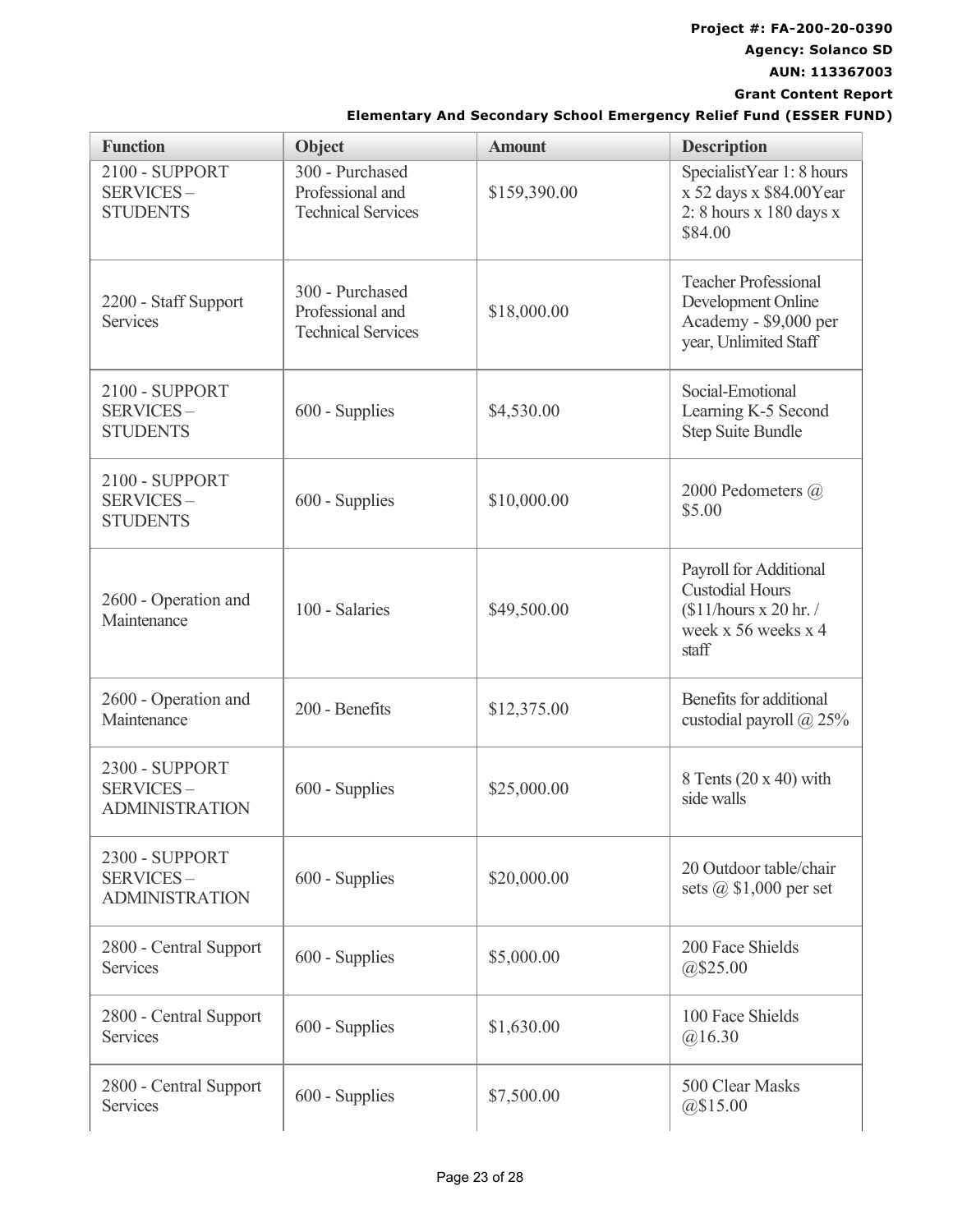**Project #: FA-200-20-0390 Agency: Solanco SD AUN: 113367003**

**Grant Content Report**

| <b>Function</b>                                | Object         | <b>Amount</b> | <b>Description</b>                                                                      |  |
|------------------------------------------------|----------------|---------------|-----------------------------------------------------------------------------------------|--|
| 2800 - Central Support<br><b>Services</b>      | 600 - Supplies | \$20,000.00   | 5730 Disposable Gowns<br>$(2)$ \$3.49                                                   |  |
| 2600 - Operation and<br>Maintenance            | 600 - Supplies | \$61,066.40   | 3053 Disinfectant Wipes<br>Containers (175<br>wipe/containers<br>$(a)20.00$ /container) |  |
| 2600 - Operation and<br>Maintenance            | 600 - Supplies | \$10,000.00   | 65 Disinfecting Solution<br>(12 gallon case)<br>@\$153.85/case                          |  |
| 2800 - Central Support<br><b>Services</b>      | 600 - Supplies | \$27,000.00   | 60,000 Disposable<br>Masks @ \$0.45                                                     |  |
| 2600 - Operation and<br>Maintenance            | 600 - Supplies | \$15,000.00   | 8 oz. Hand Sanitizer<br>(\$3.33/bottle) 4500<br>bottles                                 |  |
| 2600 - Operation and<br>Maintenance            | 600 - Supplies | \$8,000.00    | <b>Gallon Hand Sanitizer</b><br>$(20 \text{ cases } (a) \$400/\text{case})$             |  |
| 2600 - Operation and<br>Maintenance            | 600 - Supplies | \$2,520.00    | 10 Packs of Plexiglass<br>Shields (6-pack<br>$(a)$ \$252/pack)                          |  |
| 2100 - SUPPORT<br>SERVICES-<br><b>STUDENTS</b> | 600 - Supplies | \$2,750.00    | Bottled Water (1000<br>cases $(a)$ \$2.75/case)                                         |  |
| 2100 - SUPPORT<br>SERVICES-<br><b>STUDENTS</b> | 600 - Supplies | \$8,851.00    | 20 oz. Reusable Water<br>Containers (24/case,<br>167 cases $(0.853/case)$               |  |
| 2600 - Operation and<br>Maintenance            | 600 - Supplies | \$5,967.60    | 824 HVAC Filters $\omega$<br>\$7.24                                                     |  |
|                                                |                | \$780,355.00  |                                                                                         |  |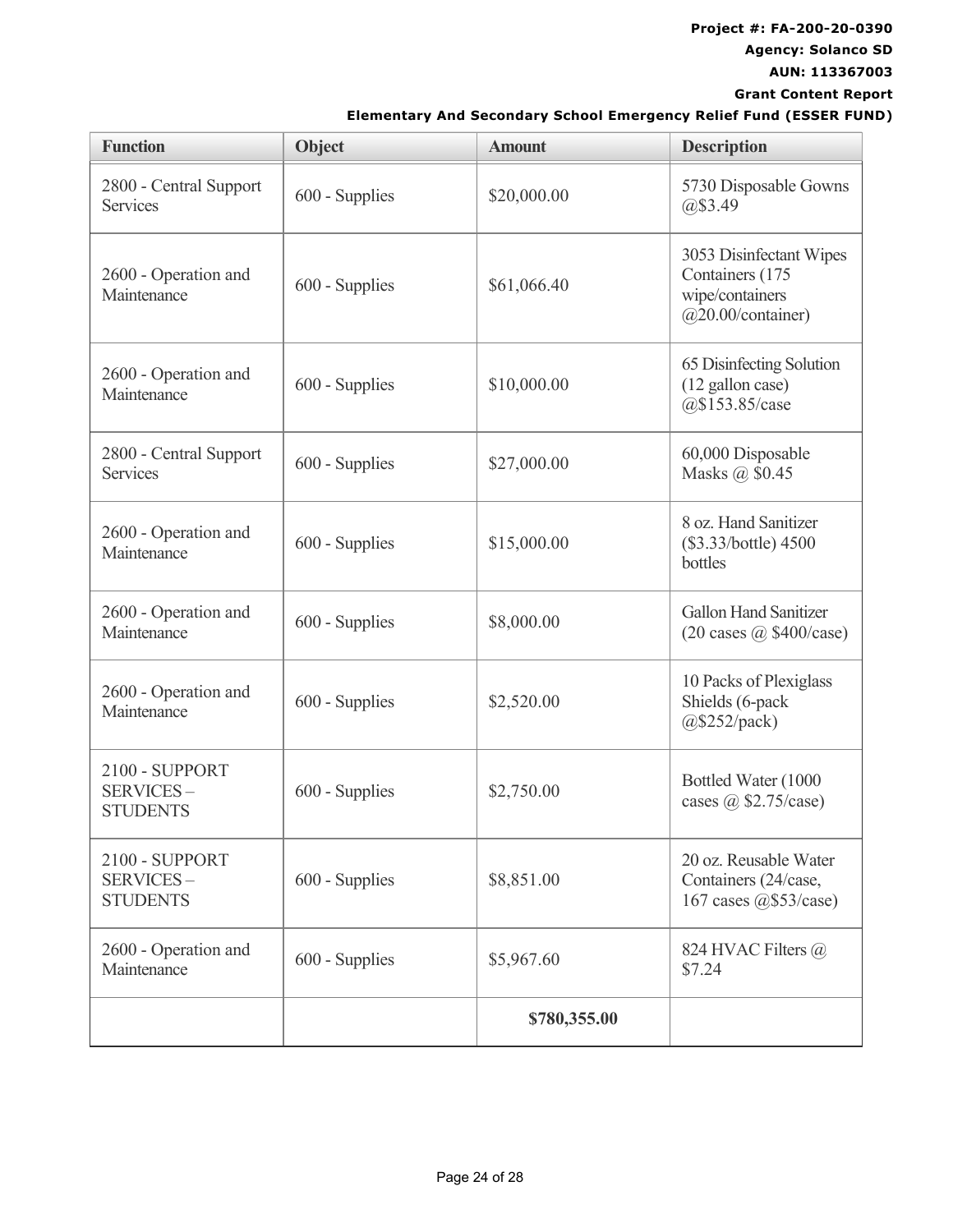**Section: Budget - Nonpublic Support and Non-Instructional Expenditures BUDGET OVERVIEW**

**Budget** \$1,554,200.00 **Allocation** \$1,554,200.00

## **Budget Over(Under) Allocation**

\$0.00

## **NONPUBLIC SUPPORT AND NON-INSTRUCTIONAL EXPENDITURES**

Please complete the budget below including Nonpublic Equitable Services expenditures ONLY.

| <b>Function</b> | Object | <b>Amount</b> | <b>Description</b> |
|-----------------|--------|---------------|--------------------|
|                 |        | ۰U            |                    |
|                 |        | <b>\$0.00</b> |                    |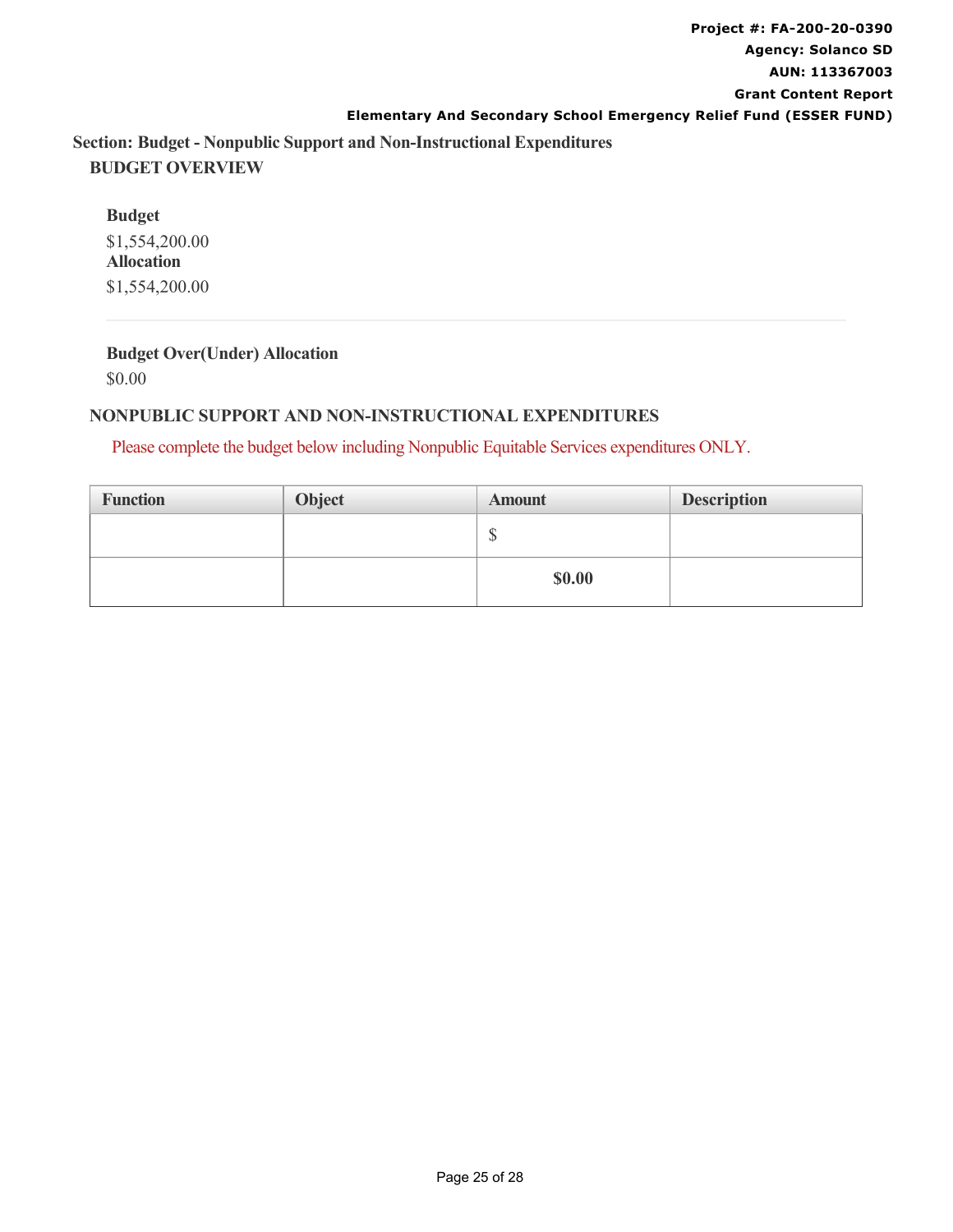## **Section: Budget - Budget Summary BUDGET SUMMARY**

|                                                                                                              | 100<br><b>Salaries</b> | 200<br><b>Benefits</b> | 300<br>Purchased<br>Professional<br>and<br>Technical<br><b>Services</b> | 400<br>Purchased<br>Property<br><b>Services</b> | 500 Other<br>Purchased<br><b>Services</b> | 600<br><b>Supplies</b><br>800<br>Dues<br>and Fees | 700<br>Property | <b>Totals</b> |
|--------------------------------------------------------------------------------------------------------------|------------------------|------------------------|-------------------------------------------------------------------------|-------------------------------------------------|-------------------------------------------|---------------------------------------------------|-----------------|---------------|
| 1000 Instruction                                                                                             | \$0.00                 | \$0.00                 | \$0.00                                                                  | \$0.00                                          | \$0.00                                    | \$0.00                                            | \$0.00          | \$0.00        |
| 1100 REGULAR<br><b>PROGRAMS-</b><br><b>ELEMENTARY/</b><br><b>SECONDARY</b>                                   | \$0.00                 | \$0.00                 | \$284,000.00                                                            | \$0.00                                          |                                           | \$0.00 \$457,815.00                               | \$0.00          | \$741,815.00  |
| <b>1200 SPECIAL</b><br><b>PROGRAMS-</b><br>ELEMENTARY/<br><b>SECONDARY</b>                                   | \$8,000.00             | \$2,000.00             | \$0.00                                                                  | \$0.00                                          | \$0.00                                    | \$800.00                                          | \$0.00          | \$10,800.00   |
| 1300 Vocational<br>Education                                                                                 | \$0.00                 | \$0.00                 | \$0.00                                                                  | \$0.00                                          | \$0.00                                    | \$0.00                                            | \$0.00          | \$0.00        |
| 1400 Other<br>Instructional<br>Programs-<br>Elementary /<br>Secondary                                        | \$0.00                 | \$0.00                 | \$0.00                                                                  | \$0.00                                          | \$0.00                                    | \$0.00                                            | \$0.00          | \$0.00        |
| $1500 *$<br><b>NONPUBLIC</b><br><b>SCHOOL</b><br><b>PROGRAMS</b> (For<br>IU and school<br>district use only) | \$0.00                 | \$0.00                 | \$0.00                                                                  | \$0.00                                          | \$0.00                                    | \$21,230.00                                       | \$0.00          | \$21,230.00   |
| 1600 * ADULT<br><b>EDUCATION</b><br><b>PROGRAMS</b>                                                          | \$0.00                 | \$0.00                 | \$0.00                                                                  | \$0.00                                          | \$0.00                                    | \$0.00                                            | \$0.00          | \$0.00        |
| 1700 Higher<br>Education<br>Programs                                                                         | \$0.00                 | \$0.00                 | \$0.00                                                                  | \$0.00                                          | \$0.00                                    | \$0.00                                            | \$0.00          | \$0.00        |
| 1800 Pre-K                                                                                                   | \$0.00                 | \$0.00                 | \$0.00                                                                  | \$0.00                                          | \$0.00                                    | \$0.00                                            | \$0.00          | \$0.00        |
| 2000 SUPPORT<br><b>SERVICES</b>                                                                              | \$0.00                 | \$0.00                 | \$0.00                                                                  | \$0.00                                          | \$0.00                                    | \$0.00                                            | \$0.00          | \$0.00        |
| 2100 SUPPORT<br><b>SERVICES -</b><br><b>STUDENTS</b>                                                         | \$0.00                 | \$0.00                 | \$159,390.00                                                            | \$0.00                                          | \$0.00                                    | \$73,431.00                                       | \$0.00          | \$232,821.00  |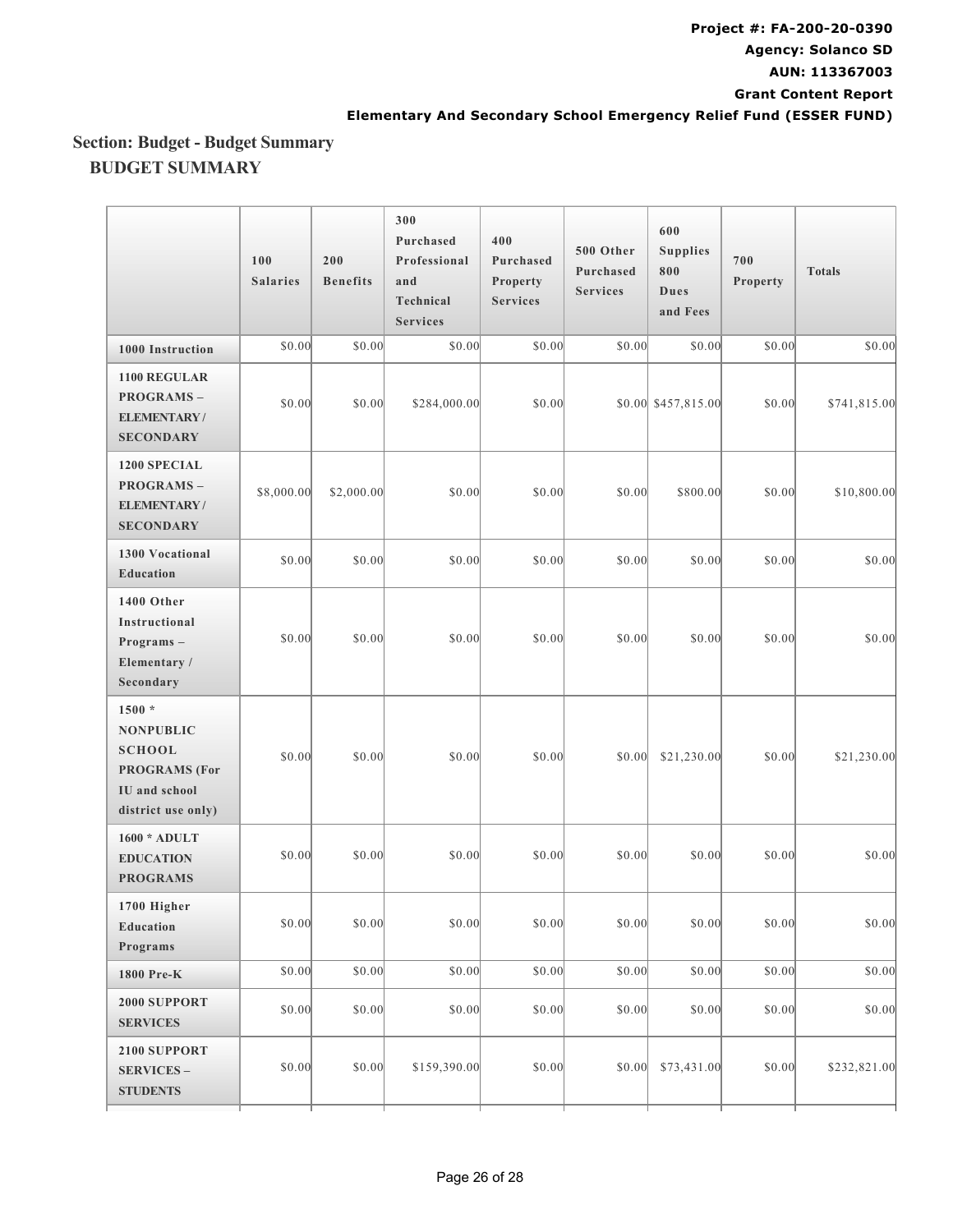**Project #: FA-200-20-0390 Agency: Solanco SD AUN: 113367003**

**Grant Content Report**

|  |  | <b>Elementary And Secondary School Emergency Relief Fund (ESSER FUND)</b> |  |
|--|--|---------------------------------------------------------------------------|--|
|  |  |                                                                           |  |

|                                                                      | 100<br><b>Salaries</b>   | 200<br><b>Benefits</b> | 300<br>Purchased<br>Professional<br>and<br><b>Technical</b><br><b>Services</b> | 400<br>Purchased<br>Property<br><b>Services</b> | 500 Other<br>Purchased<br><b>Services</b> | 600<br><b>Supplies</b><br>800<br>Dues<br>and Fees | 700<br>Property | <b>Totals</b>  |
|----------------------------------------------------------------------|--------------------------|------------------------|--------------------------------------------------------------------------------|-------------------------------------------------|-------------------------------------------|---------------------------------------------------|-----------------|----------------|
| 2200 Staff Support<br><b>Services</b>                                | \$0.00                   | \$0.00                 | \$18,000.00                                                                    | \$0.00                                          | \$0.00                                    | \$0.00                                            | \$0.00          | \$18,000.00    |
| 2300 SUPPORT<br><b>SERVICES -</b><br><b>ADMINISTRATION</b>           | \$0.00                   | \$0.00                 | \$0.00                                                                         | \$0.00                                          | \$0.00                                    | \$45,000.00                                       | \$0.00          | \$45,000.00    |
| 2400 Health<br><b>Support Services</b>                               | \$0.00                   | \$0.00                 | \$0.00                                                                         | \$0.00                                          | \$0.00                                    | \$0.00                                            | \$0.00          | \$0.00         |
| 2500 Business<br><b>Support Services</b>                             | \$0.00                   | \$0.00                 | \$0.00                                                                         | \$0.00                                          | \$0.00                                    | \$0.00                                            | \$0.00          | \$0.00         |
| 2600 Operation<br>and Maintenance                                    | \$49,500.00              | \$12,375.00            | \$0.00                                                                         | \$0.00                                          |                                           | \$0.00 \$102,554.00                               | \$0.00          | \$164,429.00   |
| 2700 Student<br>Transportation                                       | \$0.00                   | \$0.00                 | \$0.00                                                                         | \$0.00                                          | \$0.00                                    | \$0.00                                            | \$0.00          | \$0.00         |
| 2800 Central<br><b>Support Services</b>                              | \$166,400.00             | \$73,600.00            | \$0.00                                                                         | \$0.00                                          | \$0.00                                    | \$80,105.00                                       | \$0.00          | \$320,105.00   |
| 3000 OPERATION<br>OF NON-<br><b>INSTRUCTIONAL</b><br><b>SERVICES</b> | \$0.00                   | \$0.00                 | \$0.00                                                                         | \$0.00                                          | \$0.00                                    | \$0.00                                            | \$0.00          | \$0.00         |
| 3100 Food Services                                                   | \$0.00                   | \$0.00                 | \$0.00                                                                         | \$0.00                                          | \$0.00                                    | \$0.00                                            | \$0.00          | \$0.00         |
| 3200 Student<br><b>Activities</b>                                    | \$0.00                   | \$0.00                 | \$0.00                                                                         | \$0.00                                          | \$0.00                                    | \$0.00                                            | \$0.00          | \$0.00         |
| 3300 Community<br><b>Services</b>                                    | \$0.00                   | \$0.00                 | \$0.00                                                                         | \$0.00                                          | \$0.00                                    | \$0.00                                            | \$0.00          | \$0.00         |
|                                                                      | \$223,900.00 \$87,975.00 |                        | \$461,390.00                                                                   | \$0.00                                          | \$0.00                                    | \$780,935.00                                      | \$0.00          | \$1,554,200.00 |
|                                                                      |                          |                        |                                                                                | Approved Indirect Cost/Operational Rate: 0.0000 |                                           |                                                   |                 | \$0.00         |
|                                                                      |                          |                        |                                                                                |                                                 |                                           |                                                   | Final           | \$1,554,200.00 |